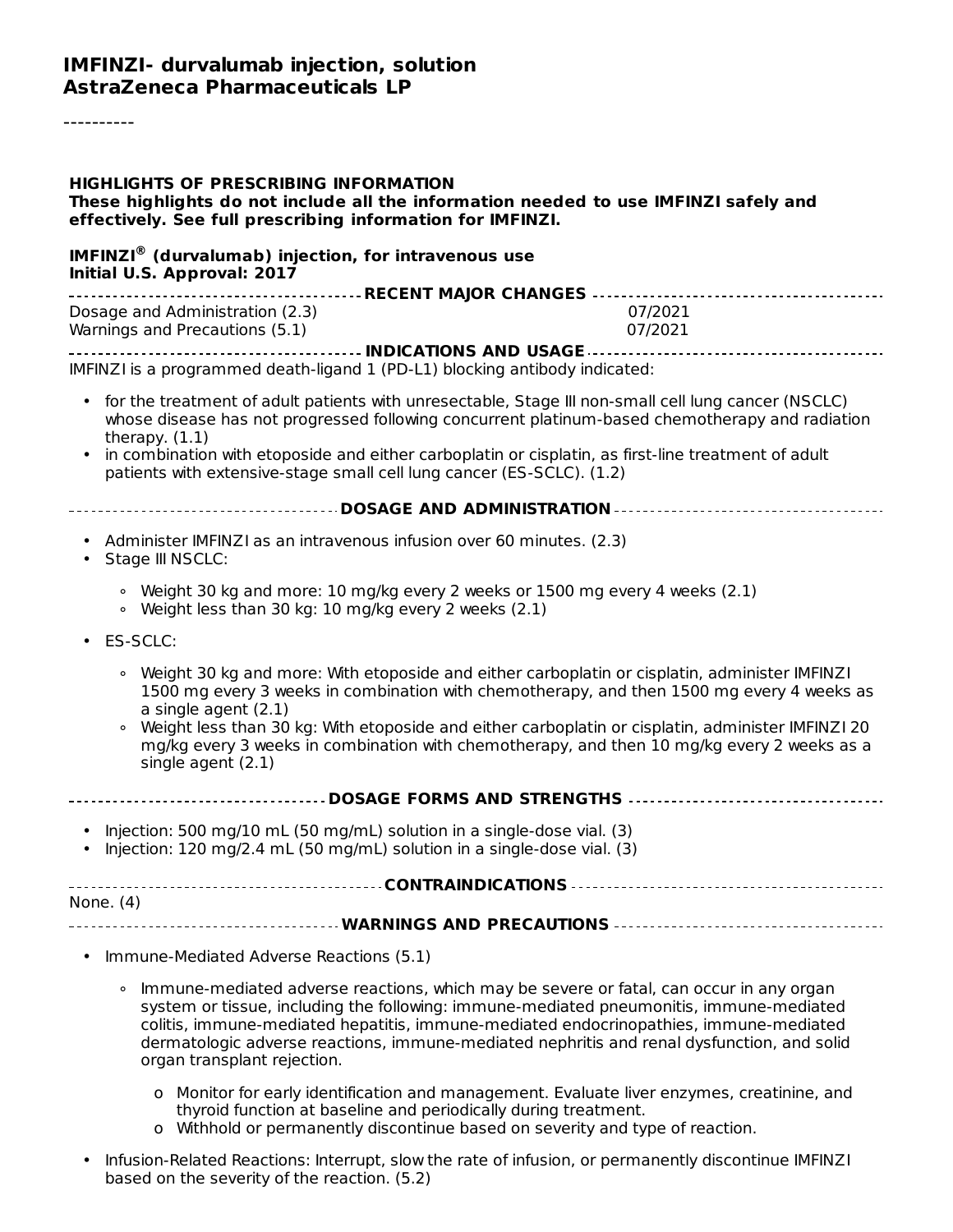- based on the severity of the reaction. (5.2) Complications of Allogeneic HSCT: Fatal and other serious complications can occur in patients who receive allogeneic HSCT before or after being treated with a PD-1/PD-L1 blocking antibody. (5.3)
- Embryo-Fetal Toxicity: Can cause fetal harm. Advise females of reproductive potential of the potential risk to a fetus and use of effective contraception. (5.4, 8.1, 8.3)
- **ADVERSE REACTIONS**
	- Most common adverse reactions (≥ 20% of patients with unresectable, Stage III NSCLC) were cough, fatigue, pneumonitis/radiation pneumonitis, upper respiratory tract infections, dyspnea, and rash. (6.1)
	- Most common adverse reactions ( $\geq$  20% of patients with extensive-stage SCLC) were, nausea, fatigue/asthenia, alopecia. (6.1)

#### **To report SUSPECTED ADVERSE REACTIONS, contact AstraZeneca at 1-800-236-9933 or FDA at 1-800-FDA-1088 or** www.fda.gov/medwatch.

**USE IN SPECIFIC POPULATIONS** Lactation: Advise not to breastfeed. (8.2)

**See 17 for PATIENT COUNSELING INFORMATION and Medication Guide.**

**Revised: 5/2022**

#### **FULL PRESCRIBING INFORMATION: CONTENTS\* 1 INDICATIONS AND USAGE**

- 1.1 Non-Small Cell Lung Cancer
- 1.2 Small Cell Lung Cancer

#### **2 DOSAGE AND ADMINISTRATION**

- 2.1 Recommended Dosage
- 2.2 Dosage Modifications for Adverse Reactions
- 2.3 Preparation and Administration

## **3 DOSAGE FORMS AND STRENGTHS**

#### **4 CONTRAINDICATIONS**

## **5 WARNINGS AND PRECAUTIONS**

- 5.1 Immune-Mediated Adverse Reactions
- 5.2 Infusion-Related Reactions
- 5.3 Complications of Allogeneic HSCT after IMFINZI
- 5.4 Embryo-Fetal Toxicity

## **6 ADVERSE REACTIONS**

- 6.1 Clinical Trials Experience
- 6.2 Immunogenicity

## **8 USE IN SPECIFIC POPULATIONS**

- 8.1 Pregnancy
- 8.2 Lactation
- 8.3 Females and Males of Reproductive Potential
- 8.4 Pediatric Use
- 8.5 Geriatric Use

## **11 DESCRIPTION**

## **12 CLINICAL PHARMACOLOGY**

- 12.1 Mechanism of Action
- 12.2 Pharmacodynamics
- 12.3 Pharmacokinetics

## **13 NONCLINICAL TOXICOLOGY**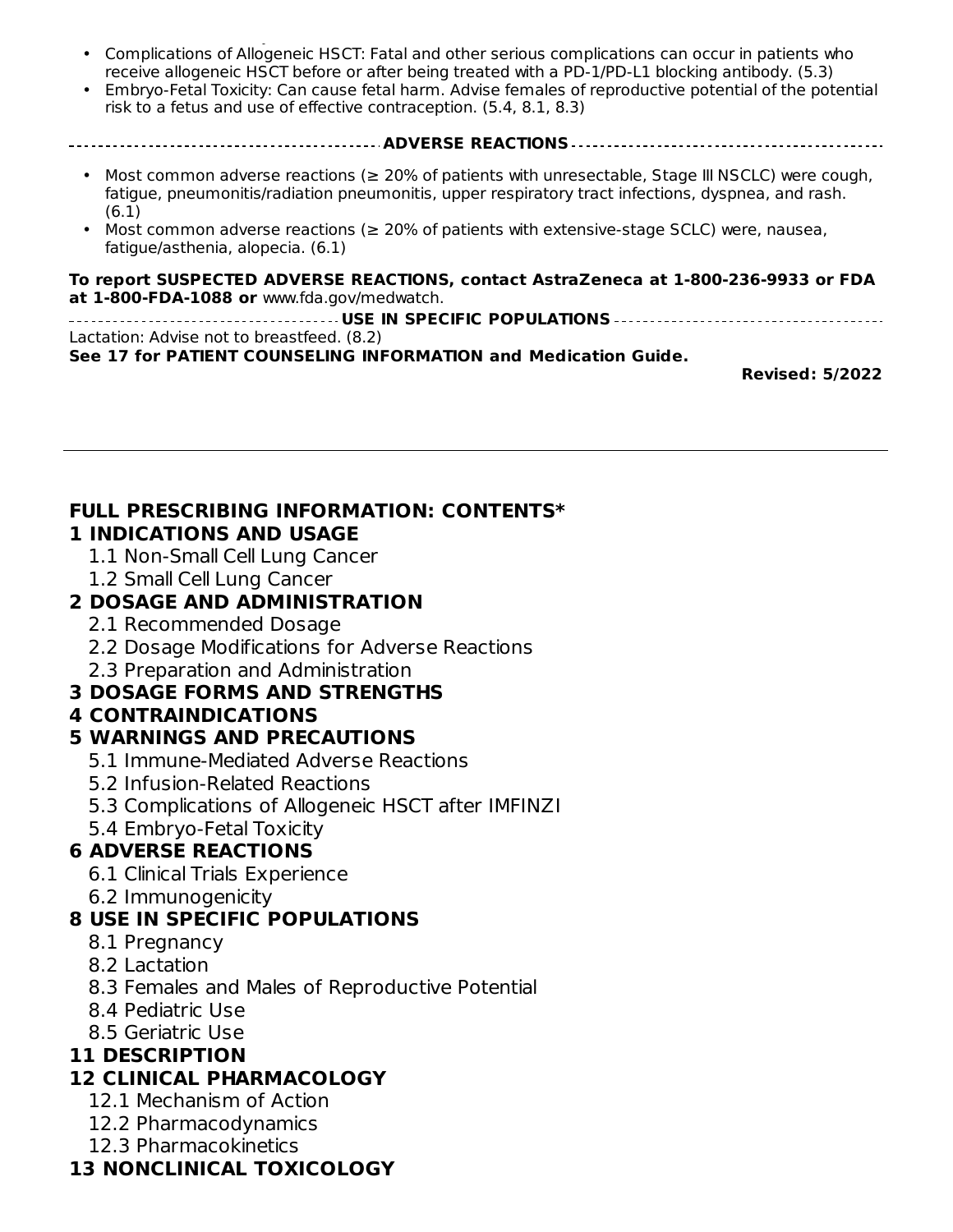- 13.1 Carcinogenesis, Mutagenesis, Impairment of Fertility
- 13.2 Animal Toxicology and/or Pharmacology

#### **14 CLINICAL STUDIES**

- 14.1 Non-Small Cell Lung Cancer (NSCLC)
- 14.2 Small Cell Lung Cancer (SCLC)

## **16 HOW SUPPLIED/STORAGE AND HANDLING**

#### **17 PATIENT COUNSELING INFORMATION**

 $\ast$  Sections or subsections omitted from the full prescribing information are not listed.

## **FULL PRESCRIBING INFORMATION**

## **1 INDICATIONS AND USAGE**

## **1.1 Non-Small Cell Lung Cancer**

IMFINZI is indicated for the treatment of adult patients with unresectable Stage III nonsmall cell lung cancer (NSCLC) whose disease has not progressed following concurrent platinum-based chemotherapy and radiation therapy.

## **1.2 Small Cell Lung Cancer**

IMFINZI, in combination with etoposide and either carboplatin or cisplatin, is indicated for the first-line treatment of adult patients with extensive-stage small cell lung cancer (ES-SCLC).

## **2 DOSAGE AND ADMINISTRATION**

## **2.1 Recommended Dosage**

The recommended dosages for IMFINZI as a single agent and IMFINZI in combination with chemotherapy are presented in Table 1 [see Clinical Studies (14)].

IMFINZI is administered as an intravenous infusion over 60 minutes.

| Indication                                               | <b>Recommended IMFINZI</b><br><b>Duration of Therapy</b> |                              |
|----------------------------------------------------------|----------------------------------------------------------|------------------------------|
|                                                          | dosage                                                   |                              |
| Unresectable stage III NSCLC Patients with a body weight |                                                          | Until disease progression,   |
|                                                          | of 30 kg and more:                                       | unacceptable toxicity, or a  |
|                                                          | 10 mg/kg every 2 weeks                                   | maximum of 12 months         |
|                                                          | or                                                       |                              |
|                                                          | 1500 mg every 4 weeks                                    |                              |
|                                                          | Patients with a body weight                              |                              |
|                                                          | of less than 30 kg:                                      |                              |
|                                                          | 10 mg/kg every 2 weeks                                   |                              |
| <b>ES-SCLC</b>                                           | Patients with a body weight                              | Until disease progression or |

## **Table 1. Recommended Dosages of IMFINZI**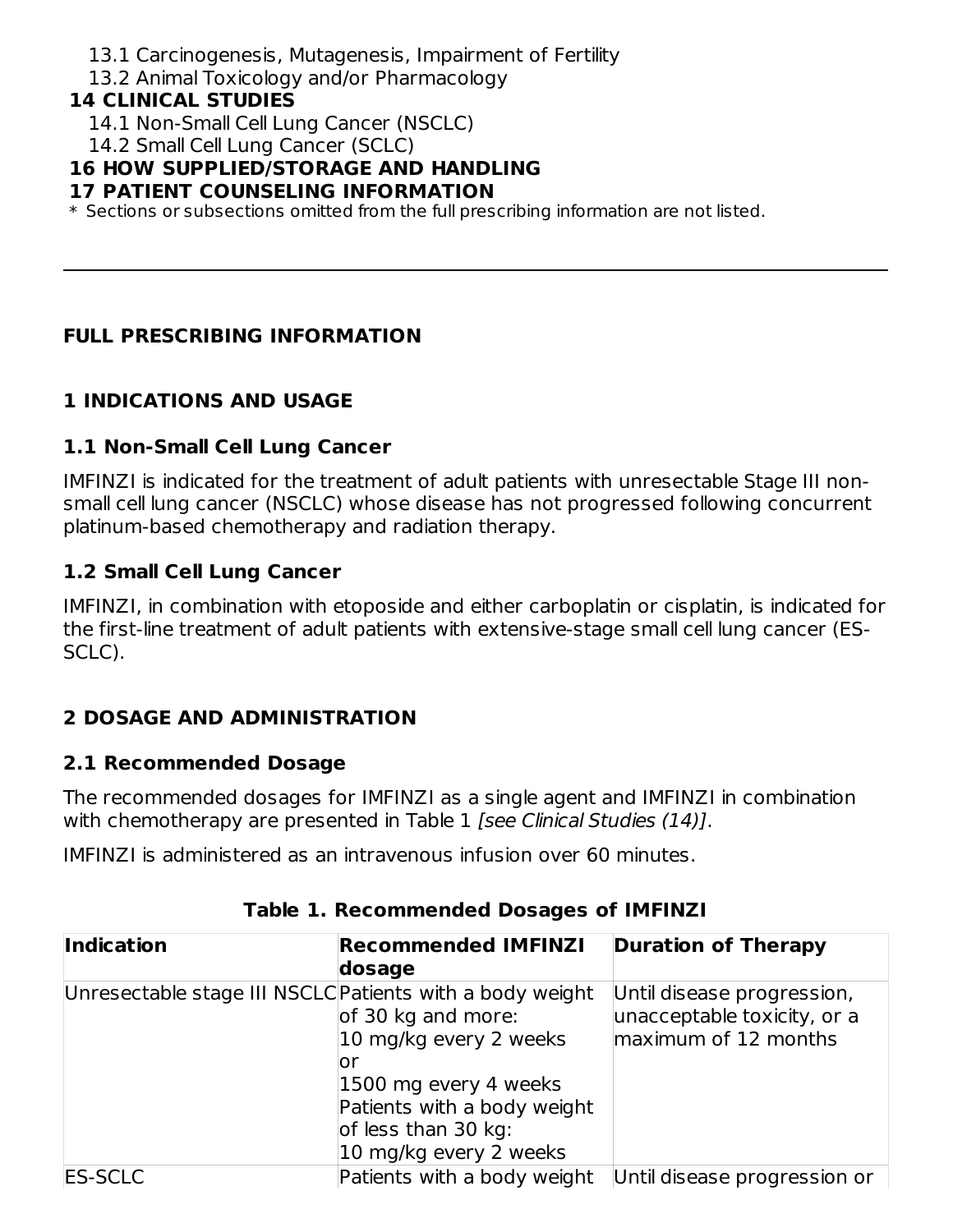| of 30 kg and more:                     | unacceptable toxicity |
|----------------------------------------|-----------------------|
| 1500 mg in combination with            |                       |
| chemotherapy <sup>*</sup> every 3      |                       |
| weeks $(21 \text{ days})$ for 4        |                       |
|                                        |                       |
| cycles,                                |                       |
| followed by 1500 mg every 4            |                       |
| weeks as a single agent                |                       |
| Patients with a body weight            |                       |
| of less than 30 kg:                    |                       |
| 20 mg/kg in combination                |                       |
| with chemotherapy <sup>*</sup> every 3 |                       |
| weeks $(21 \text{ days})$ for 4        |                       |
|                                        |                       |
| cycles, followed by 10 mg/kg           |                       |
| every 2 weeks as a single              |                       |
| agent                                  |                       |

\* Administer IMFINZI prior to chemotherapy on the same day. When IMFINZI is administered in combination with chemotherapy, refer to the Prescribing Information for etoposide and carboplatin or cisplatin for dosing information.

## **2.2 Dosage Modifications for Adverse Reactions**

No dose reduction for IMFINZI is recommended. In general, withhold IMFINZI for severe (Grade 3) immune-mediated adverse reactions. Permanently discontinue IMFINZI for lifethreatening (Grade 4) immune-mediated adverse reactions, recurrent severe (Grade 3) immune-mediated reactions that require systemic immunosuppressive treatment, or an inability to reduce corticosteroid dose to 10 mg or less of prednisone or equivalent per day within 12 weeks of initiating corticosteroids.

Dosage modifications for IMFINZI for adverse reactions that require management different from these general guidelines are summarized in Table 2.

| <b>Adverse Reaction</b> | Severity <sup>*</sup>                                                                                                                                                                           | <b>Dosage Modification</b>                                                    |
|-------------------------|-------------------------------------------------------------------------------------------------------------------------------------------------------------------------------------------------|-------------------------------------------------------------------------------|
|                         |                                                                                                                                                                                                 | <b>Immune-Mediated Adverse Reactions</b> [see Warnings and Precautions (5.1)] |
|                         | Grade 2                                                                                                                                                                                         | $W$ ithhold <sup>†</sup>                                                      |
| Pneumonitis             | Grade 3 or 4                                                                                                                                                                                    | Permanently discontinue                                                       |
|                         | Grade 2 or 3                                                                                                                                                                                    | Withhold <sup>†</sup>                                                         |
| Colitis                 | Grade 4                                                                                                                                                                                         | Permanently discontinue                                                       |
| Hepatitis with no tumor | <b>ALT or AST</b><br>increases to more<br>than 3 and up to $8$<br>times the ULN<br>or<br>total bilirubin<br>increases to more<br>than $1.5$ and up to<br>$5 \text{ times} \times 111 \text{ N}$ | Withhold <sup>†</sup>                                                         |

| Table 2. Recommended Dosage Modifications for Adverse Reactions |  |  |  |
|-----------------------------------------------------------------|--|--|--|
|-----------------------------------------------------------------|--|--|--|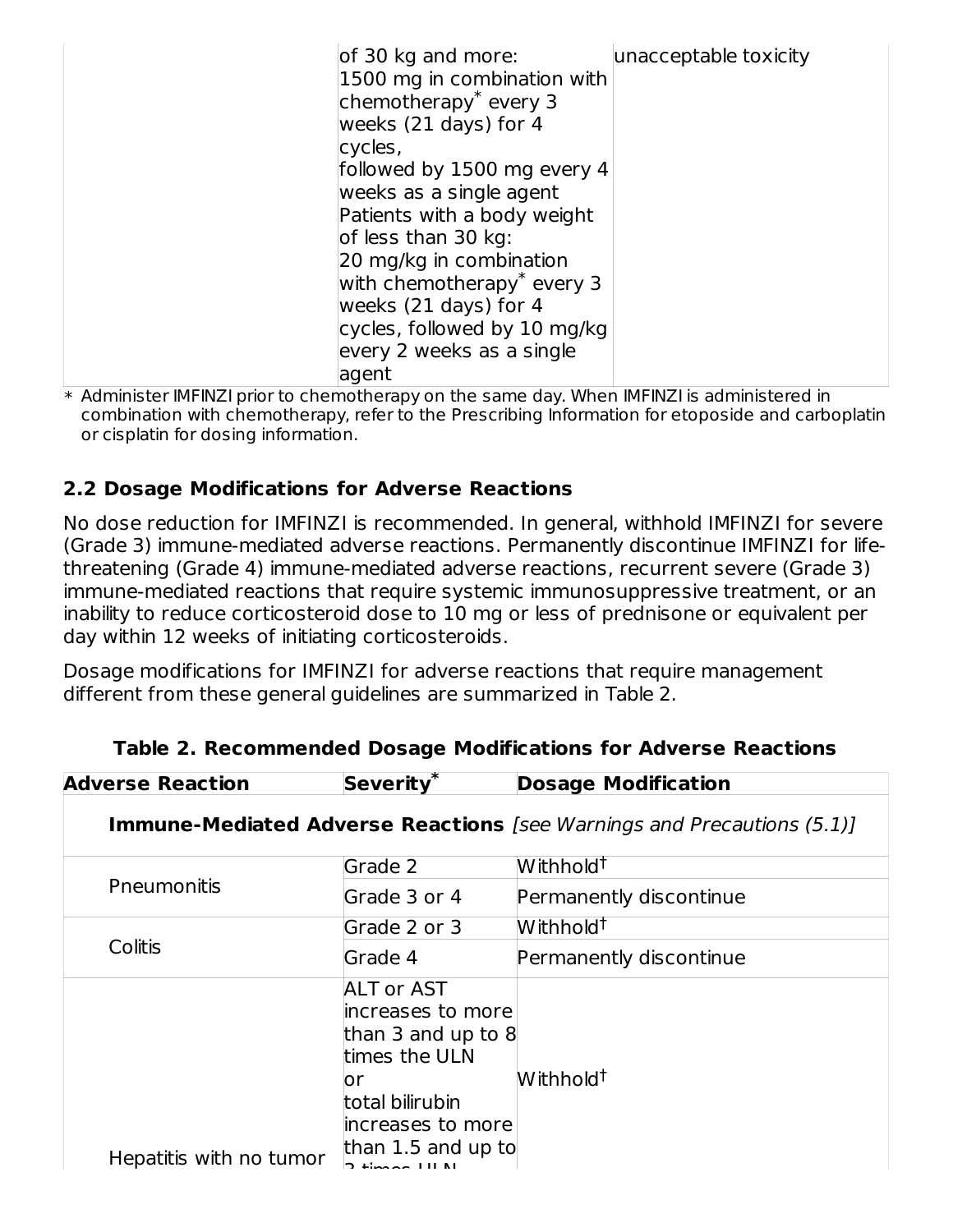|  |                                       | <b>PUTTIES ULIV</b>  |                                           |
|--|---------------------------------------|----------------------|-------------------------------------------|
|  | involvement of the liver              | <b>ALT or AST</b>    |                                           |
|  |                                       | increases to more    |                                           |
|  |                                       | than 8 times ULN     |                                           |
|  |                                       |                      |                                           |
|  |                                       | or                   | Permanently discontinue                   |
|  |                                       | total bilirubin      |                                           |
|  |                                       | increases to more    |                                           |
|  |                                       | than 3 times the     |                                           |
|  |                                       | ULN                  |                                           |
|  |                                       | <b>AST or ALT is</b> |                                           |
|  |                                       | more than 1 and      |                                           |
|  |                                       |                      |                                           |
|  |                                       | up to 3 times ULN    |                                           |
|  |                                       | at baseline and      |                                           |
|  |                                       | increases to more    |                                           |
|  |                                       | than 5 and up to     |                                           |
|  |                                       | 10 times ULN         |                                           |
|  |                                       | or                   | Withhold <sup>†</sup>                     |
|  |                                       | <b>AST or ALT is</b> |                                           |
|  |                                       | more than 3 and      |                                           |
|  | Hepatitis with tumor                  | up to 5 times ULN    |                                           |
|  |                                       |                      |                                           |
|  | involvement of the liver <sup>‡</sup> | at baseline and      |                                           |
|  | increases to more                     |                      |                                           |
|  |                                       | than 8 and up to     |                                           |
|  |                                       | 10 times ULN         |                                           |
|  |                                       | <b>AST or ALT</b>    |                                           |
|  |                                       | increases to more    |                                           |
|  |                                       | than 10 times ULN    |                                           |
|  |                                       | or                   | Permanently discontinue                   |
|  |                                       | Total bilirubin      |                                           |
|  |                                       |                      |                                           |
|  |                                       | increases to more    |                                           |
|  |                                       | than 3 times ULN     |                                           |
|  |                                       |                      | Withhold until clinically stable or       |
|  | Endocrinopathies                      | Grade 3 or 4         | permanently discontinue depending on      |
|  |                                       |                      | severity                                  |
|  |                                       | Grade 2 or 3         |                                           |
|  |                                       | increased blood      | Withhold <sup>†</sup>                     |
|  | Nephritis with Renal                  | creatinine           |                                           |
|  | Dysfunction                           |                      |                                           |
|  |                                       | blood creatinine     | Grade 4 increased Permanently discontinue |
|  |                                       |                      |                                           |
|  |                                       | Suspected SJS,       | Withhold <sup>†</sup>                     |
|  | <b>Exfoliative Dermatologic</b>       | <b>TEN, or DRESS</b> |                                           |
|  | Conditions                            | Confirmed SJS,       | Permanently discontinue                   |
|  |                                       | TEN, or DRESS        |                                           |
|  |                                       |                      |                                           |
|  | Myocarditis                           | Grade 2, 3, or 4     | Permanently discontinue                   |
|  |                                       |                      |                                           |
|  |                                       | Grade $\overline{2}$ | Withhold <sup>†</sup>                     |
|  | <b>Neurological Toxicities</b>        | Grade 3 or 4         | Permanently discontinue                   |
|  |                                       |                      |                                           |
|  | <b>Other Adverse Reactions</b>        |                      |                                           |
|  |                                       | Grade 1 or 2         | Interrupt or slow the rate of infusion    |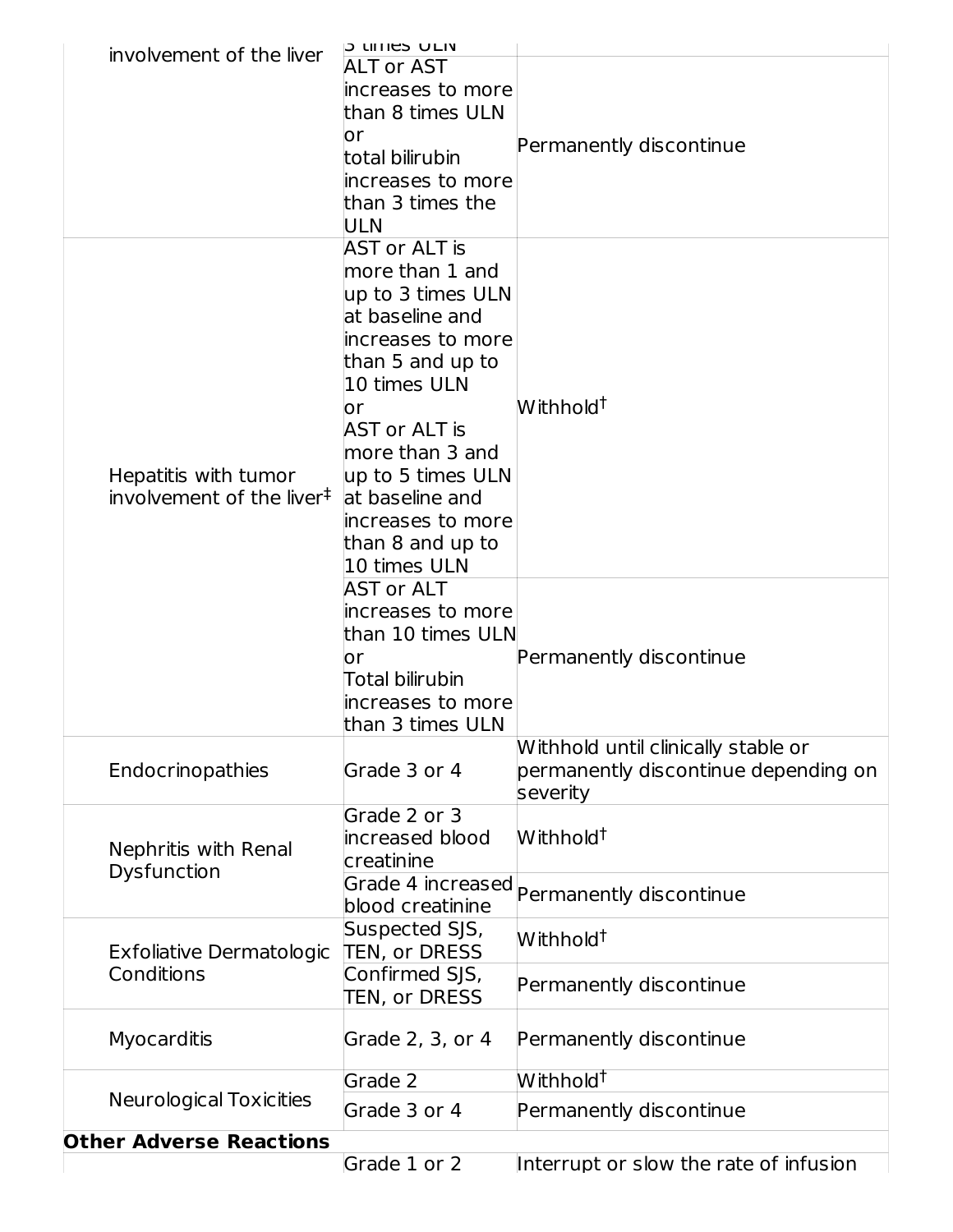| Infusion-related                                                       |                         |
|------------------------------------------------------------------------|-------------------------|
| reactions [see Warnings $\vert$ Grade 3 or 4<br>and Precautions (5.2)] | Permanently discontinue |
|                                                                        |                         |

ALT = alanine aminotransferase, AST = aspartate aminotransferase, DRESS = Drug Rash with Eosinophilia and Systemic Symptoms, SJS = Stevens Johnson Syndrome, TEN  $=$  toxic epidermal necrolysis, ULN  $=$  upper limit normal

- \* Based on National Cancer Institute Common Terminology Criteria for Adverse Events, version 4.03.
- † Resume in patients with complete or partial resolution (Grade 0 to 1) after corticosteroid taper. Permanently discontinue if no complete or partial resolution within 12 weeks of initiating steroids or inability to reduce prednisone 10 mg per day or less (or equivalent) within 12 weeks of initiating steroids.
- ‡ If AST and ALT are less than or equal to ULN at baseline in patients with liver involvement, withhold or permanently discontinue IMFINZI based on recommendations for hepatitis with no liver involvement.

## **2.3 Preparation and Administration**

Preparation

- Visually inspect drug product for particulate matter and discoloration prior to administration, whenever solution and container permit. Discard the vial if the solution is cloudy, discolored, or visible particles are observed.
- Do not shake the vial.
- Withdraw the required volume from the vial(s) of IMFINZI and transfer into an intravenous bag containing 0.9% Sodium Chloride Injection, USP or 5% Dextrose Injection, USP. Mix diluted solution by gentle inversion. Do not shake the solution. The final concentration of the diluted solution should be between 1 mg/mL and 15 mg/mL.
- Discard partially used or empty vials of IMFINZI.

Storage of Infusion Solution

- IMFINZI does not contain a preservative.
- Administer infusion solution immediately once prepared. If infusion solution is not administered immediately and needs to be stored, the time from preparation should not exceed:
	- ∘ 28 days in a refrigerator at 2°C to 8°C (36°F to 46°F)
	- ∘ 8 hours at room temperature up to 25°C (77°F)
- Do not freeze.
- Do not shake.

## Administration

- Administer infusion solution intravenously over 60 minutes through an intravenous line containing a sterile, low-protein binding 0.2 or 0.22 micron in-line filter.
- Do not co-administer other drugs through the same infusion line.

# **3 DOSAGE FORMS AND STRENGTHS**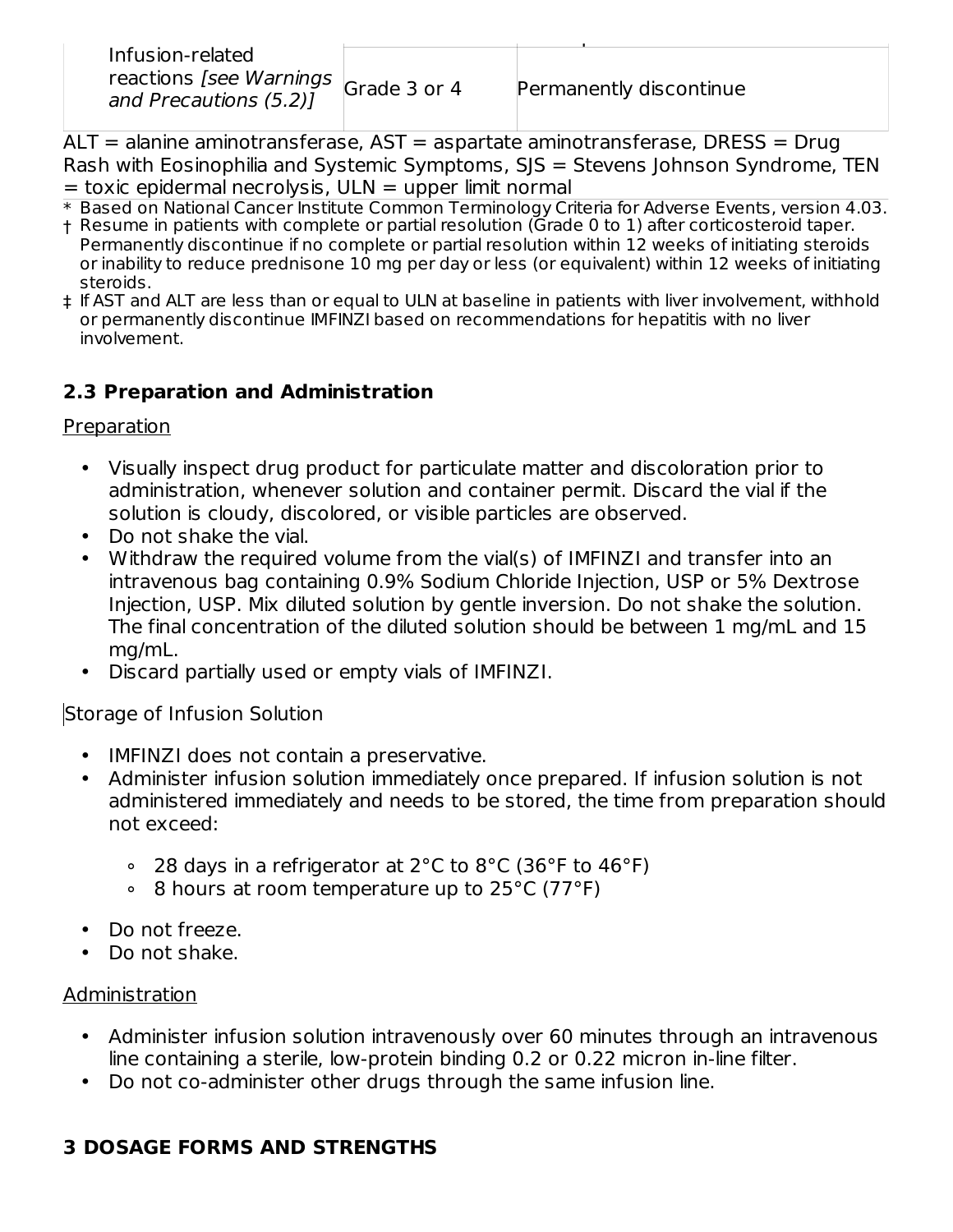Injection: 120 mg/2.4 mL (50 mg/mL) and 500 mg/10 mL (50 mg/mL) clear to opalescent, colorless to slightly yellow solution in a single-dose vial.

## **4 CONTRAINDICATIONS**

None.

## **5 WARNINGS AND PRECAUTIONS**

## **5.1 Immune-Mediated Adverse Reactions**

IMFINZI is a monoclonal antibody that belongs to a class of drugs that bind to either the programmed death-receptor 1 (PD-1) or the PD-ligand 1 (PD-L1), blocking the PD-1/PD-L1 pathway, thereby removing inhibition of the immune response, potentially breaking peripheral tolerance and inducing immune-mediated adverse reactions. Important immune-mediated adverse reactions listed under Warnings and Precautions may not include all possible severe and fatal immune-mediated reactions.

Immune-mediated adverse reactions, which may be severe or fatal, can occur in any organ system or tissue. Immune-mediated adverse reactions can occur at any time after starting treatment with a PD-1/PD-L1 blocking antibody. While immune-mediated adverse reactions usually manifest during treatment with PD-1/PD-L1 blocking antibodies, immune-mediated adverse reactions can also manifest after discontinuation of PD-1/PD-L1 blocking antibodies.

Early identification and management of immune-mediated adverse reactions are essential to ensure safe use of PD-1/PD-L1 blocking antibodies. Monitor patients closely for symptoms and signs that may be clinical manifestations of underlying immunemediated adverse reactions. Evaluate liver enzymes, creatinine, and thyroid function at baseline and periodically during treatment. In cases of suspected immune-mediated adverse reactions, initiate appropriate workup to exclude alternative etiologies, including infection. Institute medical management promptly, including specialty consultation as appropriate.

Withhold or permanently discontinue IMFINZI depending on severity *[see Dosage and* Administration (2.2)]. In general, if IMFINZI requires interruption or discontinuation, administer systemic corticosteroid therapy (1 mg to 2 mg/kg/day prednisone or equivalent) until improvement to Grade 1 or less. Upon improvement to Grade 1 or less, initiate corticosteroid taper and continue to taper over at least 1 month. Consider administration of other systemic immunosuppressants in patients whose immunemediated adverse reactions are not controlled with corticosteroid therapy.

Toxicity management guidelines for adverse reactions that do not necessarily require systemic steroids (e.g., endocrinopathies and dermatologic reactions) are discussed below.

## Immune-Mediated Pneumonitis

IMFINZI can cause immune-mediated pneumonitis. The incidence of pneumonitis is higher in patients who have received prior thoracic radiation.

In Patients Who did Not Receive Recent Prior Radiation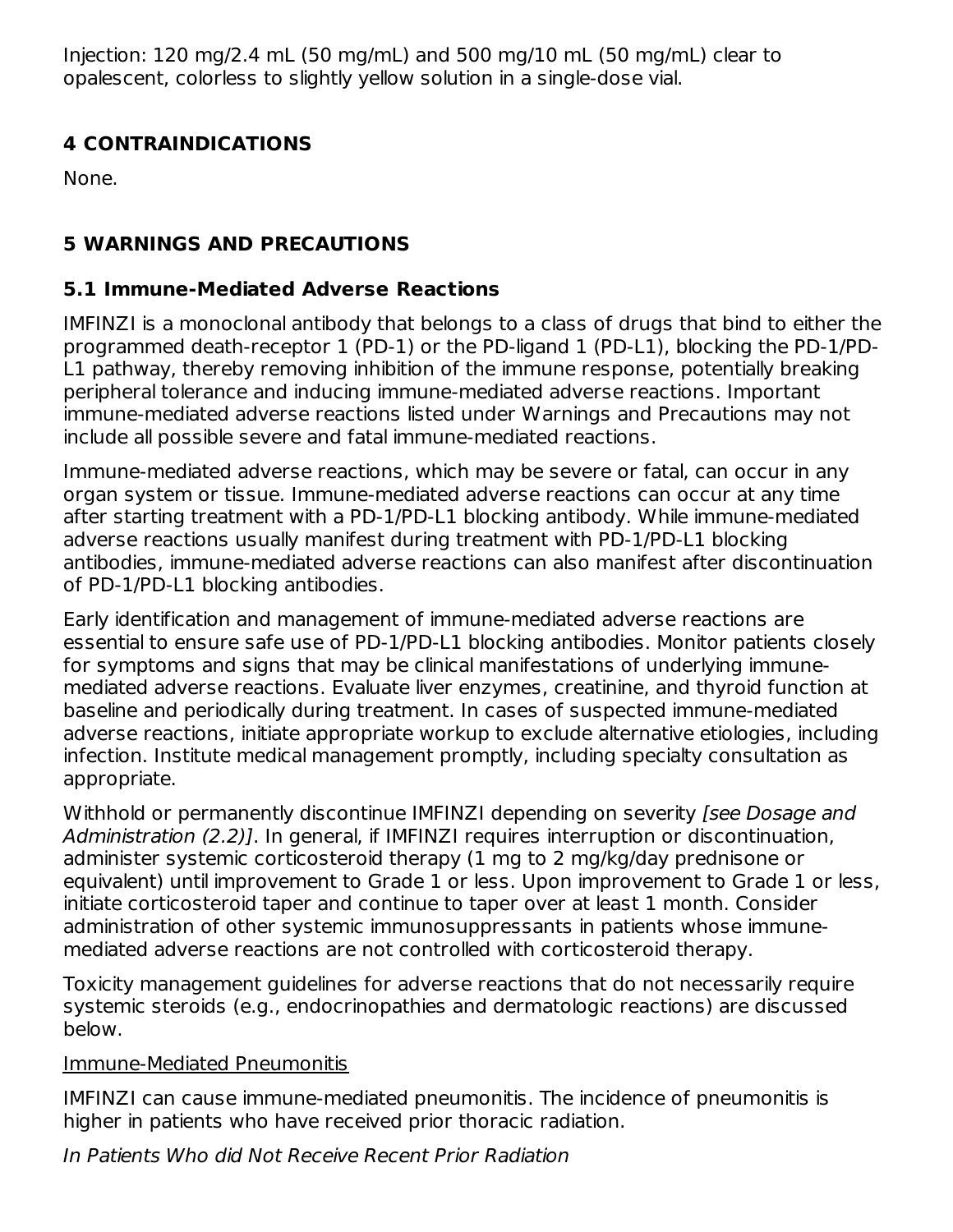In patients who received IMFINZI on clinical trials in which radiation therapy was generally not administered immediately prior to initiation of IMFINZI, the incidence of immune-mediated pneumonitis was 2.4% (34/1414), including fatal (<0.1%), and Grade 3-4 (0.4%) adverse reactions. Events resolved in 19 of the 34 patients and resulted in permanent discontinuation in 5 patients. Systemic corticosteroids were required in 19 patients (19/34) with pneumonitis who did not receive chemoradiation prior to initiation of IMFINZI.

## In Patients Who Received Recent Prior Radiation

The incidence of pneumonitis (including radiation pneumonitis) in patients with unresectable Stage III NSCLC following definitive chemoradiation within 42 days prior to initiation of IMFINZI in PACIFIC was 18.3% (87/475) in patients receiving IMFINZI and 12.8% (30/234) in patients receiving placebo. Of the patients who received IMFINZI (475) 1.1% were fatal and 2.7% were Grade 3 adverse reactions. Events resolved in 50 of the 87 patients and resulted in permanent discontinuation in 27 patients.

Systemic corticosteroids were required in 64 patients (64/87) with pneumonitis who had received chemoradiation prior to initiation of IMFINZI, while 2 patients required use of infliximab with high-dose steroids.

The frequency and severity of immune-mediated pneumonitis in patients who did not receive definitive chemoradiation prior to IMFINZI were similar whether IMFINZI was given as a single agent in patients with various cancers in a pooled data set or in patients with ES-SCLC when given in combination with chemotherapy.

#### Immune-Mediated Colitis

IMFINZI can cause immune-mediated colitis that is frequently associated with diarrhea. Cytomegalovirus (CMV) infection/reactivation has been reported in patients with corticosteroid-refractory immune-mediated colitis. In cases of corticosteroid-refractory colitis, consider repeating infectious workup to exclude alternative etiologies.

Immune-mediated colitis occurred in 2% (37/1889) of patients receiving IMFINZI, including Grade 4 (<0.1%) and Grade 3 (0.4%) adverse reactions. Events resolved in 27 of the 37 patients and resulted in permanent discontinuation in 8 patients. Systemic corticosteroids were required in all patients with immune-mediated colitis, while 2 patients (2/37) required other immunosuppressants (e.g. infliximab, mycophenolate).

## Immune-Mediated Hepatitis

IMFINZI can cause immune-mediated hepatitis.

Immune-mediated hepatitis occurred in 2.8% (52/1889) of patients receiving IMFINZI, including fatal (0.2%), Grade 4 (0.3%) and Grade 3 (1.4%) adverse reactions. Events resolved in 21 of the 52 patients and resulted in permanent discontinuation of IMFINZI in 6 patients. Systemic corticosteroids were required in all patients with immune-mediated hepatitis, while 2 patients (2/52) required use of mycophenolate with high-dose steroids.

#### Immune-Mediated Endocrinopathies

## Adrenal Insufficiency:

IMFINZI can cause primary or secondary adrenal insufficiency. For Grade 2 or higher adrenal insufficiency, initiate symptomatic treatment, including hormone replacement as clinically indicated. Withhold or permanently discontinue IMFINZI based on the severity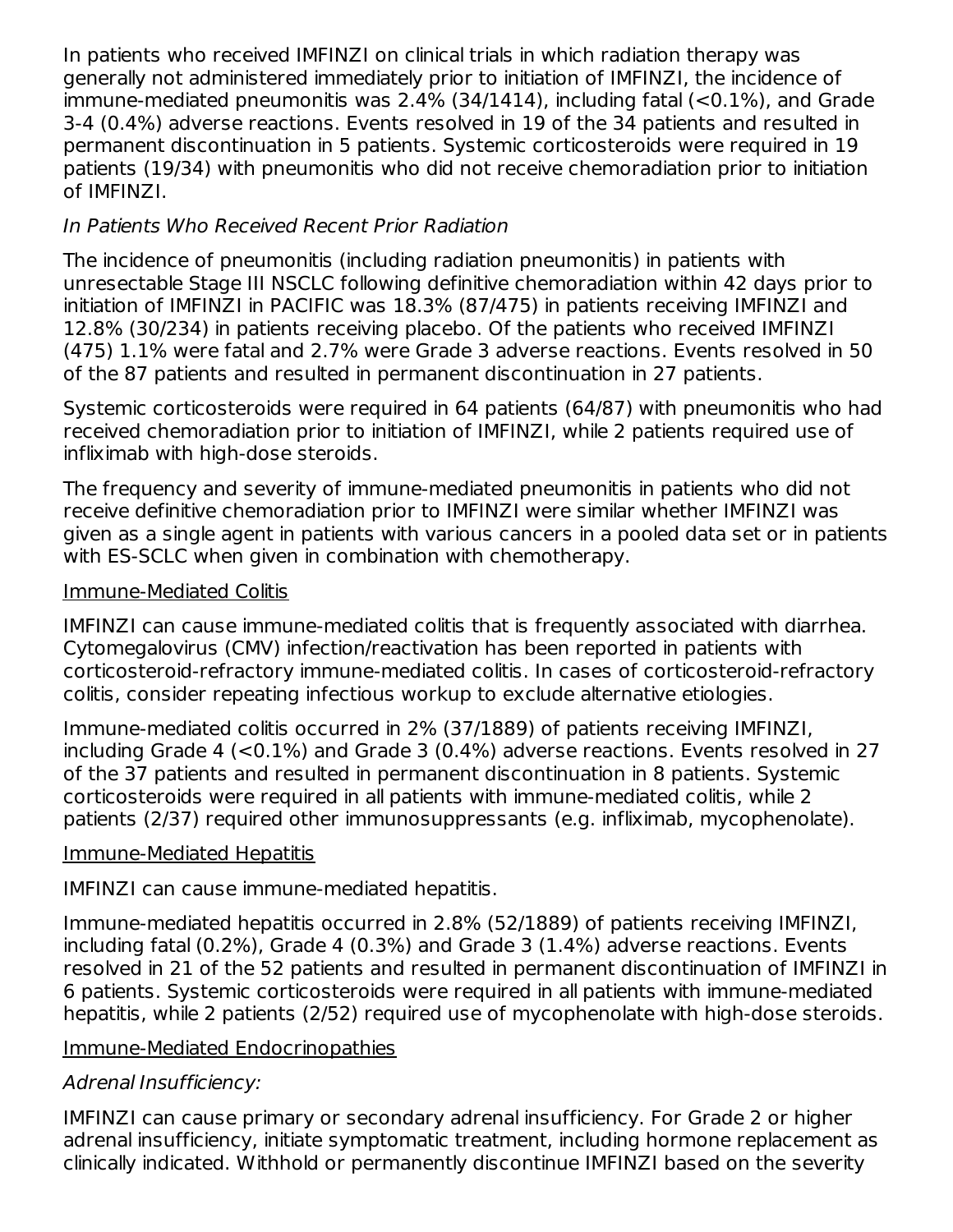## [see Dosage and Administration (2.2)].

Immune-mediated adrenal insufficiency occurred in 0.5% (9/1889) of patients receiving IMFINZI, including Grade 3 (<0.1%) adverse reactions. Events resolved in 1 of the 9 patients and did not lead to permanent discontinuation of IMFINZI in any patients. Systemic corticosteroids were required in all patients with adrenal insufficiency; of these, the majority remained on systemic corticosteroids.

## Hypophysitis:

IMFINZI can cause immune-mediated hypophysitis. Hypophysitis can present with acute symptoms associated with mass effect such as headache, photophobia, or visual field cuts. Hypophysitis can cause hypopituitarism. Initiate symptomatic treatment including hormone replacement as clinically indicated. Withhold or permanently discontinue IMFINZI depending on severity [see Dosage and Administration (2.2)].

Grade 3 hypophysitis/hypopituitarism occurred in <0.1% (1/1889) of patients who received IMFINZI. Treatment with systemic corticosteroids was administered in this patient. The event did not lead to permanent discontinuation of IMFINZI.

#### Thyroid Disorders:

IMFINZI can cause immune-mediated thyroid disorders. Thyroiditis can present with or without endocrinopathy. Hypothyroidism can follow hyperthyroidism. Initiate hormone replacement therapy for hypothyroidism or institute medical management of hyperthyroidism as clinically indicated. Withhold or discontinue IMFINZI based on the severity [see Dosage and Administration (2.2)].

Thyroiditis: Immune-mediated thyroiditis occurred in 0.5% (9/1889) of patients receiving IMFINZI, including Grade 3 (<0.1%) adverse reactions. Events resolved in 4 of the 9 patients and resulted in permanent discontinuation in 1 patient. Systemic corticosteroids were required in 3 patients (3/9) with immune-mediated thyroiditis, while 8 patients (8/9) required endocrine therapy.

Hyperthyroidism: Immune-mediated hyperthyroidism occurred in 2.1% (39/1889) of patients receiving IMFINZI. Events resolved in 30 of the 39 patients and did not lead to permanent discontinuation of IMFINZI in any patients. Systemic corticosteroids were required in 9 patients (9/39) with immune-mediated hyperthyroidism, while 35 patients (35/39) required endocrine therapy.

Hypothyroidism: Immune-mediated hypothyroidism occurred in 8.3% (156/1889) of patients receiving IMFINZI, including Grade 3 (<0.1%) adverse reactions. Events resolved in 31 of the 156 patients and did not lead to permanent discontinuation of IMFINZI in any patients. Systemic corticosteroids were required in 11 patients (11/156) and the majority of patients (152/156) required long-term thyroid hormone replacement.

Type 1 Diabetes Mellitus, which can present with diabetic ketoacidosis: Monitor patients for hyperglycemia or other signs and symptoms of diabetes. Initiate treatment with insulin as clinically indicated. Withhold or permanently discontinue IMFINZI based on the severity [see Dosage and Administration (2.2)].

Grade 3 immune-mediated type 1 diabetes mellitus occurred in <0.1% (1/1889) of patients receiving IMFINZI. This patient required long-term insulin therapy and IMFINZI was permanently discontinued. Two additional patients (0.1%, 2/1889) had events of hyperglycemia requiring insulin therapy that did not resolve at the time of reporting.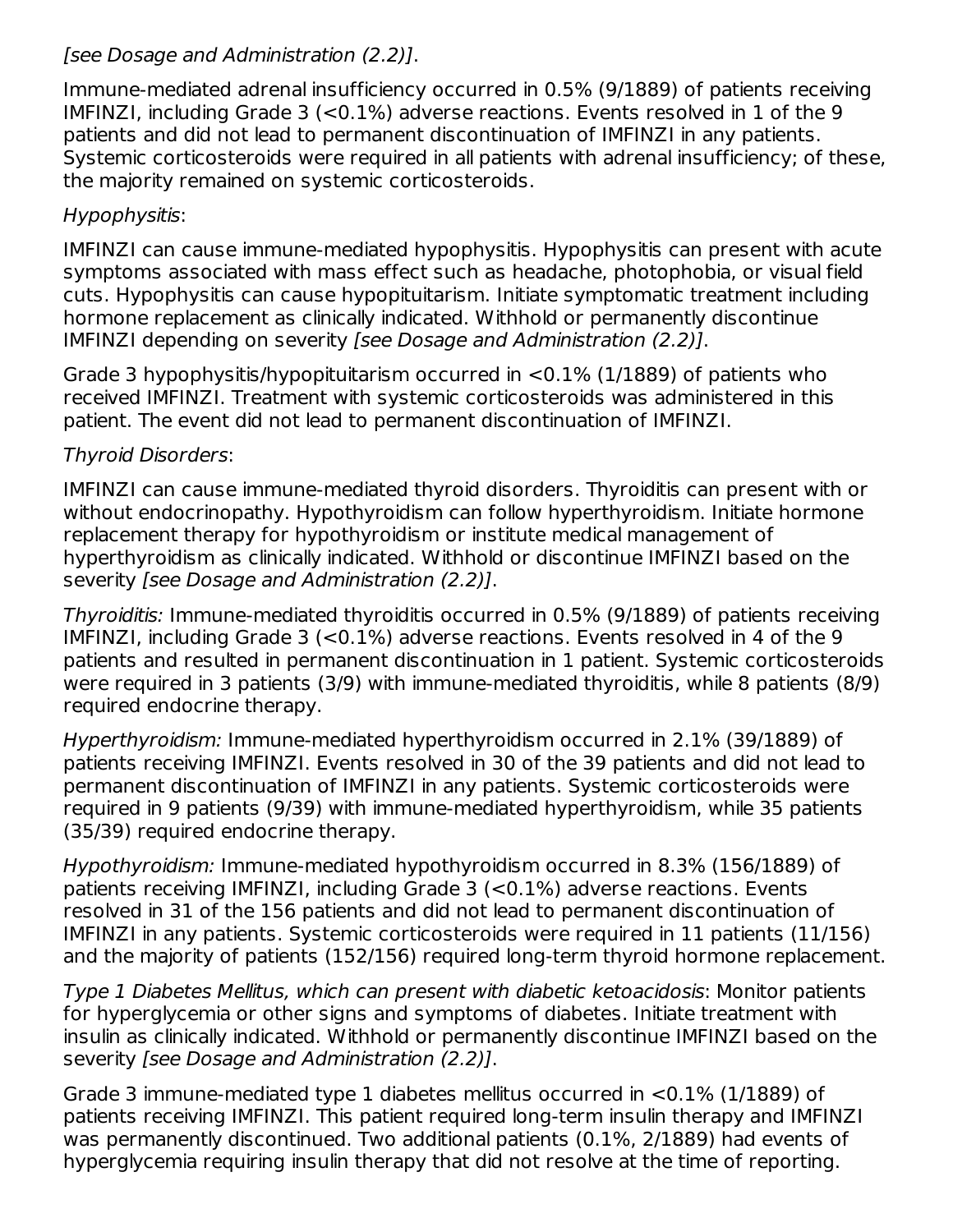#### Immune-Mediated Nephritis with Renal Dysfunction

IMFINZI can cause immune-mediated nephritis.

Immune-mediated nephritis occurred in 0.5% (10/1889) of patients receiving IMFINZI, including Grade 3 (<0.1%) adverse reactions. Events resolved in 5 of the 10 patients and resulted in permanent discontinuation in 3 patients. Systemic corticosteroids were required in all patients with immune-mediated nephritis.

#### Immune-Mediated Dermatology Reactions

IMFINZI can cause immune-mediated rash or dermatitis. Exfoliative dermatitis, including Stevens Johnson Syndrome (SJS), drug rash with eosinophilia and systemic symptoms (DRESS), and toxic epidermal necrolysis (TEN), has occurred with PD-1/L-1 blocking antibodies. Topical emollients and/or topical corticosteroids may be adequate to treat mild to moderate non-exfoliative rashes. Withhold or permanently discontinue IMFINZI depending on severity [see Dosage and Administration (2.2)].

Immune-mediated rash or dermatitis occurred in 1.8% (34/1889) of patients receiving IMFINZI, including Grade 3 (0.4%) adverse reactions. Events resolved in 19 of the 34 patients and resulted in permanent discontinuation in 2 patients. Systemic corticosteroids were required in all patients with immune-mediated rash or dermatitis.

Other Immune-Mediated Adverse Reactions

The following clinically significant, immune-mediated adverse reactions occurred at an incidence of less than 1% each in patients who received IMFINZI or were reported with the use of other PD-1/PD-L1 blocking antibodies.

**Cardiac/vascular**: Myocarditis, pericarditis, vasculitis.

**Nervous system**: Meningitis, encephalitis, myelitis and demyelination, myasthenic syndrome/myasthenia gravis (including exacerbation), Guillain-Barré syndrome, nerve paresis, autoimmune neuropathy.

**Ocular**: Uveitis, iritis, and other ocular inflammatory toxicities can occur. Some cases can be associated with retinal detachment. Various grades of visual impairment to include blindness can occur. If uveitis occurs in combination with other immunemediated adverse reactions, consider a Vogt-Koyanagi-Harada-like syndrome, as this may require treatment with systemic steroids to reduce the risk of permanent vision loss.

**Gastrointestinal**: Pancreatitis including increases in serum amylase and lipase levels, gastritis, duodenitis.

**Musculoskeletal and connective tissue disorders**: Myositis/polymyositis, rhabdomyolysis and associated sequelae including renal failure, arthritis, polymyalgia rheumatic.

## **Endocrine**: Hypoparathyroidism

**Other (hematologic/immune)**: Hemolytic anemia, aplastic anemia, hemophagocytic lymphohistiocytosis, systemic inflammatory response syndrome, histiocytic necrotizing lymphadenitis (Kikuchi lymphadenitis), sarcoidosis, immune thrombocytopenia, solid organ transplant rejection.

## **5.2 Infusion-Related Reactions**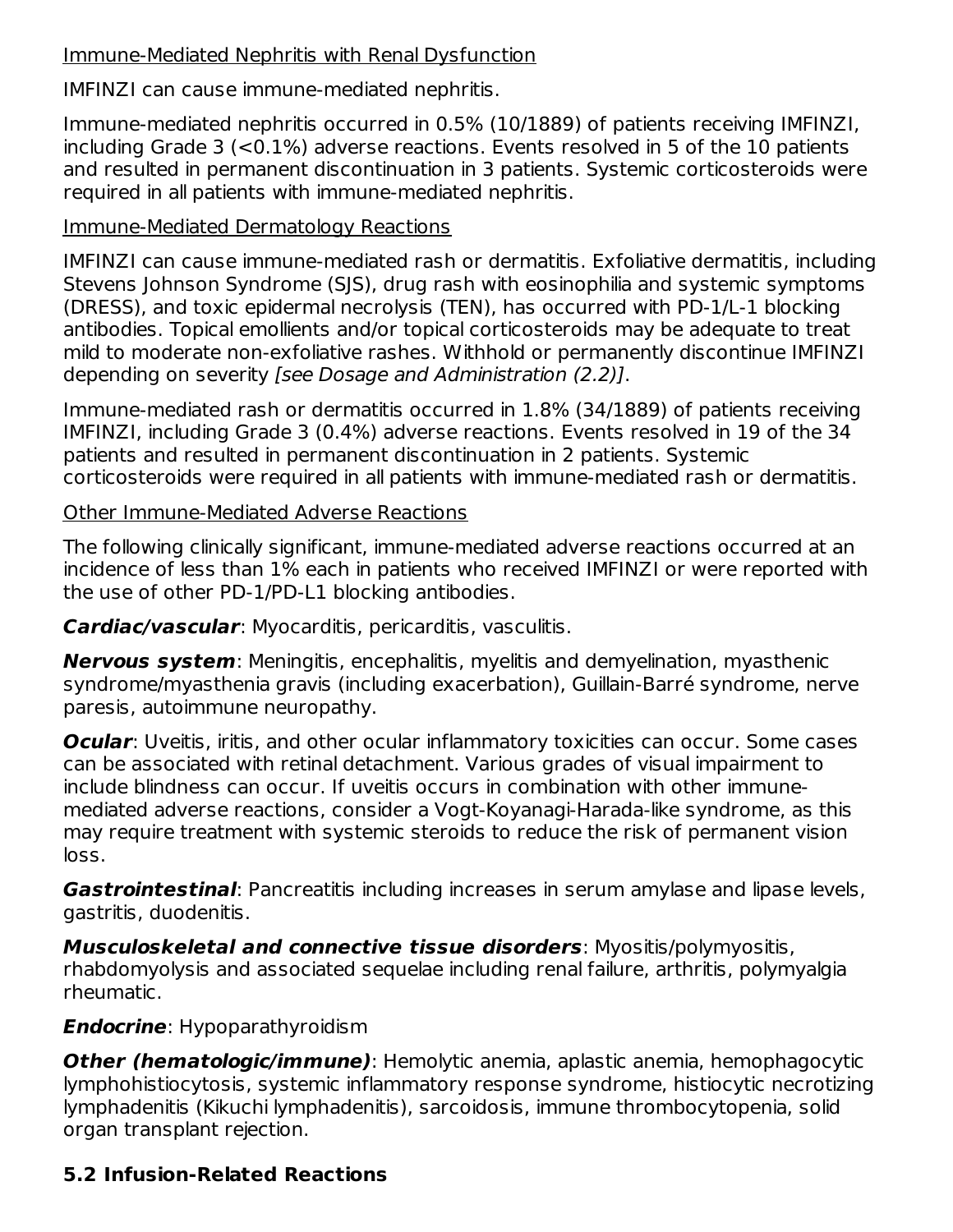IMFINZI can cause severe or life-threatening infusion-related reactions.

Monitor for signs and symptoms of infusion-related reactions. Interrupt, slow the rate of, or permanently discontinue IMFINZI based on the severity [see Dosage and Administration (2.2)]. For Grade 1 or 2 infusion-related reactions, consider using premedications with subsequent doses.

Infusion-related reactions occurred in 2.2% (42/1889) of patients receiving IMFINZI, including Grade 3 (0.3%) adverse reactions.

## **5.3 Complications of Allogeneic HSCT after IMFINZI**

Fatal and other serious complications can occur in patients who receive allogeneic hematopoietic stem cell transplantation (HSCT) before or after being treated with a PD-1/L-1 blocking antibody. Transplant-related complications include hyperacute graftversus-host-disease (GVHD), acute GVHD, chronic GVHD, hepatic veno-occlusive disease (VOD) after reduced intensity conditioning, and steroid-requiring febrile syndrome (without an identified infectious cause). These complications may occur despite intervening therapy between PD-1/L-1 blockade and allogeneic HSCT.

Follow patients closely for evidence of transplant-related complications and intervene promptly. Consider the benefit versus risks of treatment with a PD-1/L-1 blocking antibody prior to or after an allogeneic HSCT.

## **5.4 Embryo-Fetal Toxicity**

Based on its mechanism of action and data from animal studies, IMFINZI can cause fetal harm when administered to a pregnant woman. In animal reproduction studies, administration of durvalumab to cynomolgus monkeys from the onset of organogenesis through delivery resulted in increased premature delivery, fetal loss and premature neonatal death. Advise pregnant women of the potential risk to a fetus. Advise females of reproductive potential to use effective contraception during treatment with IMFINZI and for at least 3 months after the last dose of IMFINZI [see Use in Specific Populations (8.1, 8.3)].

## **6 ADVERSE REACTIONS**

The following adverse reactions are discussed in greater detail in other sections of the labeling.

- Immune-Mediated Adverse Reactions [see Warnings and Precautions (5.1)].
- Infusion-Related Reactions [see Warnings and Precautions (5.2)].

## **6.1 Clinical Trials Experience**

Because clinical trials are conducted under widely varying conditions, adverse reaction rates observed in the clinical trials of a drug cannot be directly compared to rates in the clinical trials of another drug and may not reflect the rates observed in practice.

The data described in the Warnings and Precautions section reflect exposure to IMFINZI in 1889 patients from the PACIFIC study (a randomized, placebo-controlled study that enrolled 475 patients with Stage III NSCLC), Study 1108 (an open-label, single-arm, multicohort study that enrolled 970 patients with advanced solid tumors), and an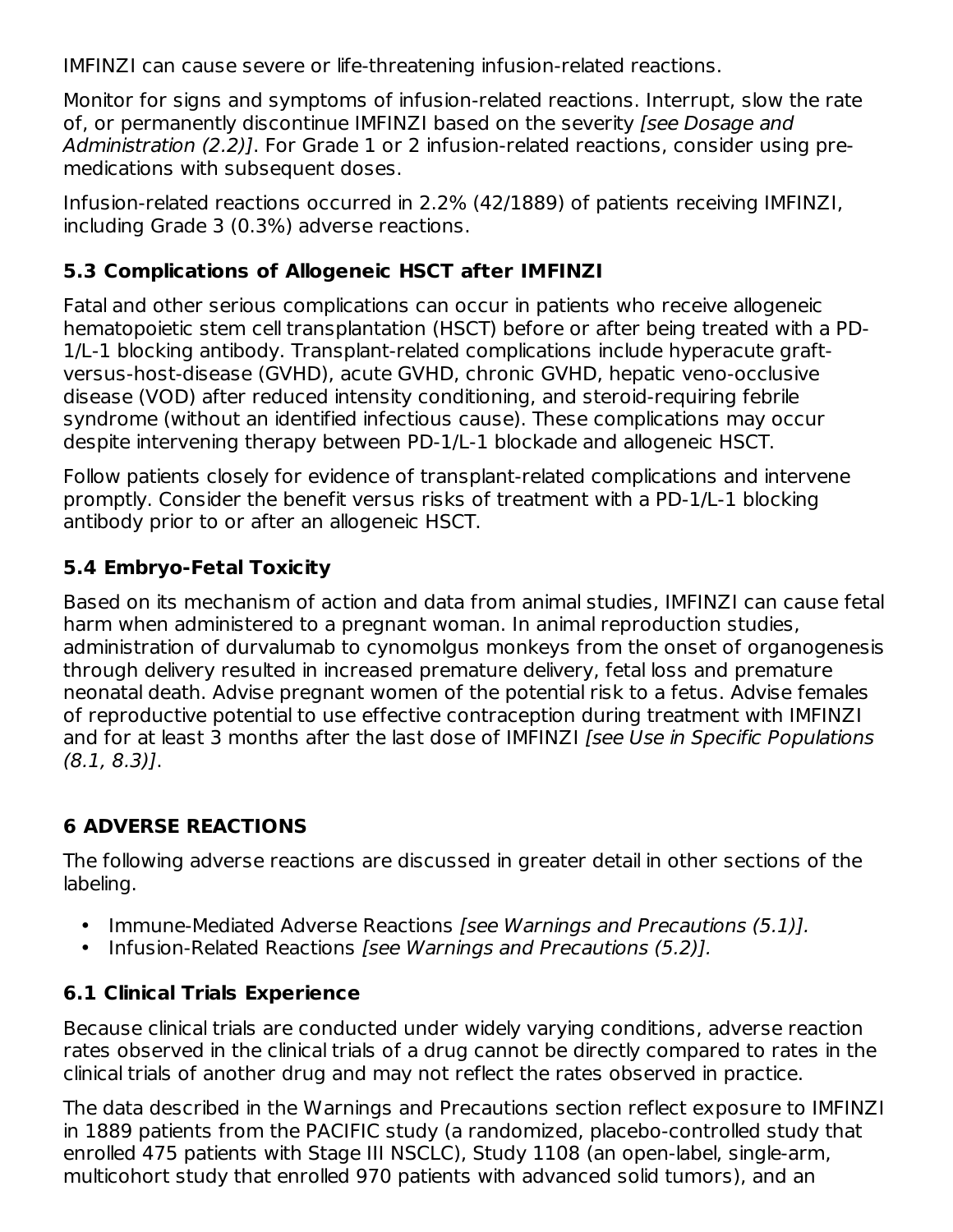additional open-label, single-arm trial that enrolled 444 patients with metastatic lung cancer, an indication for which durvalumab is not approved. In these trials, IMFINZI was administered at a dose of 10 mg/kg every 2 weeks. Among the 1889 patients, 38% were exposed for 6 months or more and 18% were exposed for 12 months or more. The data also reflect exposure to IMFINZI in combination with chemotherapy in 265 patients from the CASPIAN study (a randomized, open-label study in patients with ES-SCLC). In the CASPIAN study, IMFINZI was administered at a dose of 1500 mg every 3 or 4 weeks.

The data described in this section reflect exposure to IMFINZI in patients with Stage III NSCLC enrolled in the PACIFIC study and in patients with ES-SCLC enrolled in the CASPIAN study.

#### Non-Small Cell Lung Cancer

The safety of IMFINZI in patients with Stage III NSCLC who completed concurrent platinum-based chemoradiotherapy within 42 days prior to initiation of study drug was evaluated in the PACIFIC study, a multicenter, randomized, double-blind, placebocontrolled study. A total of 475 patients received IMFINZI 10 mg/kg intravenously every 2 weeks. The study excluded patients who had disease progression following chemoradiation, with active or prior autoimmune disease within 2 years of initiation of the study or with medical conditions that required systemic immunosuppression [see Clinical Studies (14.2)].

The study population characteristics were: median age of 64 years (range: 23 to 90), 45% age 65 years or older, 70% male, 69% White, 27% Asian, 75% former smoker, 16% current smoker, and 51% had WHO performance status of 1. All patients received definitive radiotherapy as per protocol, of which 92% received a total radiation dose of 54 Gy to 66 Gy. The median duration of exposure to IMFINZI was 10 months (range: 0.2 to 12.6).

IMFINZI was discontinued due to adverse reactions in 15% of patients. The most common adverse reactions leading to IMFINZI discontinuation were pneumonitis or radiation pneumonitis in 6% of patients. Serious adverse reactions occurred in 29% of patients receiving IMFINZI. The most frequent serious adverse reactions reported in at least 2% of patients were pneumonitis or radiation pneumonitis (7%) and pneumonia (6%). Fatal pneumonitis or radiation pneumonitis and fatal pneumonia occurred in < 2% of patients and were similar across arms. The most common adverse reactions (occurring in  $\geq$  20% of patients) were cough, fatigue, pneumonitis or radiation pneumonitis, upper respiratory tract infections, dyspnea, and rash.

Table 3 summarizes the adverse reactions that occurred in at least 10% of patients treated with IMFINZI.

|                                                         | <b>IMFINZI</b><br>$N = 475$                   |     | $Placebo*$<br>$N = 234$  |                                   |  |
|---------------------------------------------------------|-----------------------------------------------|-----|--------------------------|-----------------------------------|--|
| <b>Adverse Reaction</b>                                 | Grades 3-4<br><b>All Grades</b><br>(%)<br>(%) |     | <b>All Grades</b><br>(%) | $\vert$ Grades 3-4 $\vert$<br>(%) |  |
| <b>Respiratory, Thoracic, and Mediastinal Disorders</b> |                                               |     |                          |                                   |  |
| Cough/Productive Cough                                  | 40                                            | 0.6 | 30                       | 0.4                               |  |

## **Table 3. Adverse Reactions Occurring in ≥ 10% Patients in the PACIFIC Study**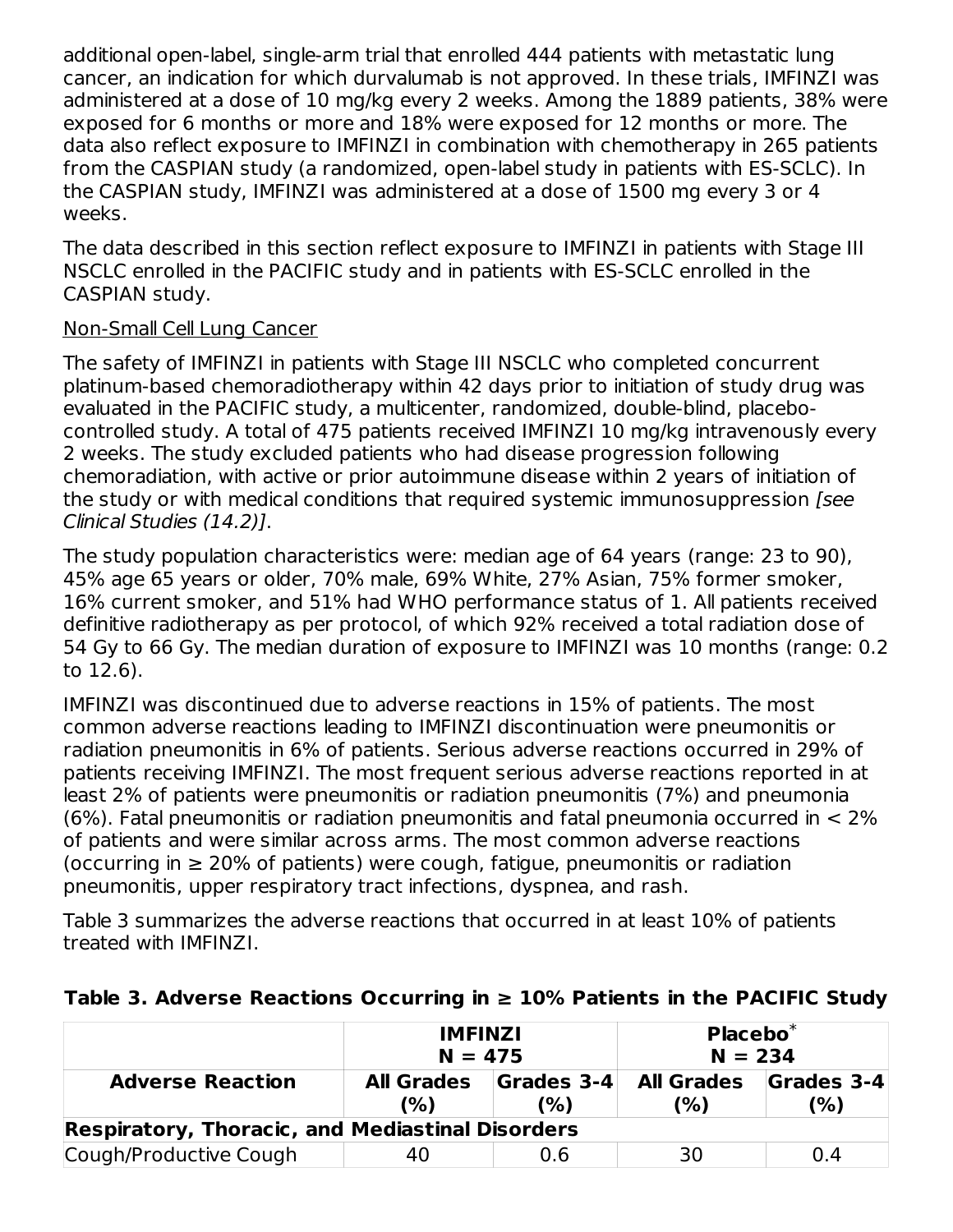| Pneumonitis <sup>†</sup> /Radiation                | 34 | 3.4            | 25  | 3              |
|----------------------------------------------------|----|----------------|-----|----------------|
| Pneumonitis                                        |    |                |     |                |
| Dyspnea $\overline{f}$                             | 25 | 1.5            | 25  | 2.6            |
| <b>Gastrointestinal Disorders</b>                  |    |                |     |                |
| Diarrhea                                           | 18 | 0.6            | 19  | 1.3            |
| Abdominal pain <sup>§</sup>                        | 10 | 0.4            | 6   | 0.4            |
| <b>Endocrine Disorders</b>                         |    |                |     |                |
| Hypothyroidism <sup>¶</sup>                        | 12 | 0.2            | 1.7 | $\overline{0}$ |
| <b>Skin and Subcutaneous Tissue Disorders</b>      |    |                |     |                |
| $Rash^{\#}$                                        | 23 | 0.6            | 12  | $\overline{0}$ |
| Pruritus <sup>b</sup>                              | 12 | $\overline{0}$ | 6   | $\overline{0}$ |
| <b>General Disorders</b>                           |    |                |     |                |
| Fatigue <sup>ß</sup>                               | 34 | 0.8            | 32  | 1.3            |
| Pyrexia                                            | 15 | 0.2            | 9   | $\overline{0}$ |
| <b>Infections</b>                                  |    |                |     |                |
| Upper respiratory tract<br>infections <sup>à</sup> | 26 | 0.4            | 19  | $\Omega$       |
| Pneumonia <sup>è</sup>                             | 17 | 7              | 12  | 6              |

 $\ast$  The PACIFIC study was not designed to demonstrate statistically significant difference in adverse reaction rates for IMFINZI, as compared to placebo, for any specific adverse reaction listed in Table 3

† Includes acute interstitial pneumonitis, interstitial lung disease, pneumonitis, pulmonary fibrosis

‡ Includes dyspnea, and exertional dyspnea

§ Includes abdominal pain, abdominal pain lower, abdominal pain upper, and flank pain

¶ Includes autoimmune hypothyroidism and hypothyroidism

# Includes rash erythematous, rash generalized, rash macular, rash maculopapular, rash papular, rash pruritic, rash pustular, erythema, eczema, rash, and dermatitis

- Þ Includes pruritus generalized and pruritus
- ß Includes asthenia and fatigue

à Includes laryngitis, nasopharyngitis, peritonsillar abscess, pharyngitis, rhinitis, sinusitis, tonsillitis, tracheobronchitis, and upper respiratory tract infection

è Includes lung infection, pneumocystis jirovecii pneumonia, pneumonia, pneumonia adenoviral, pneumonia bacterial, pneumonia cytomegaloviral, pneumonia haemophilus, pneumonia klebsiella, pneumonia necrotising, pneumonia pneumococcal, and pneumonia streptococcal

Other adverse reactions occurring in less than 10% of patients treated with IMFINZI were dysphonia, dysuria, night sweats, peripheral edema, and increased susceptibility to infections.

Table 4 summarizes the laboratory abnormalities that occurred in at least 20% of patients treated with IMFINZI.

| Table 4. Laboratory Abnormalities Worsening from Baseline Occurring in $\geq$ |
|-------------------------------------------------------------------------------|
| 20% of Patients in the PACIFIC Study                                          |

|                               | <b>IMFINZI</b>                        |                          | <b>Placebo</b>          |                     |
|-------------------------------|---------------------------------------|--------------------------|-------------------------|---------------------|
| <b>Laboratory Abnormality</b> | <b>All Grades*</b><br>$(%)^{\dagger}$ | Grade 3<br>or $4$<br>(%) | All Grades $^*$<br>(%)† | Grade 3 or 4<br>(%) |
| <b>Chemistry</b>              |                                       |                          |                         |                     |
| Hyperglycemia                 | 52                                    |                          |                         |                     |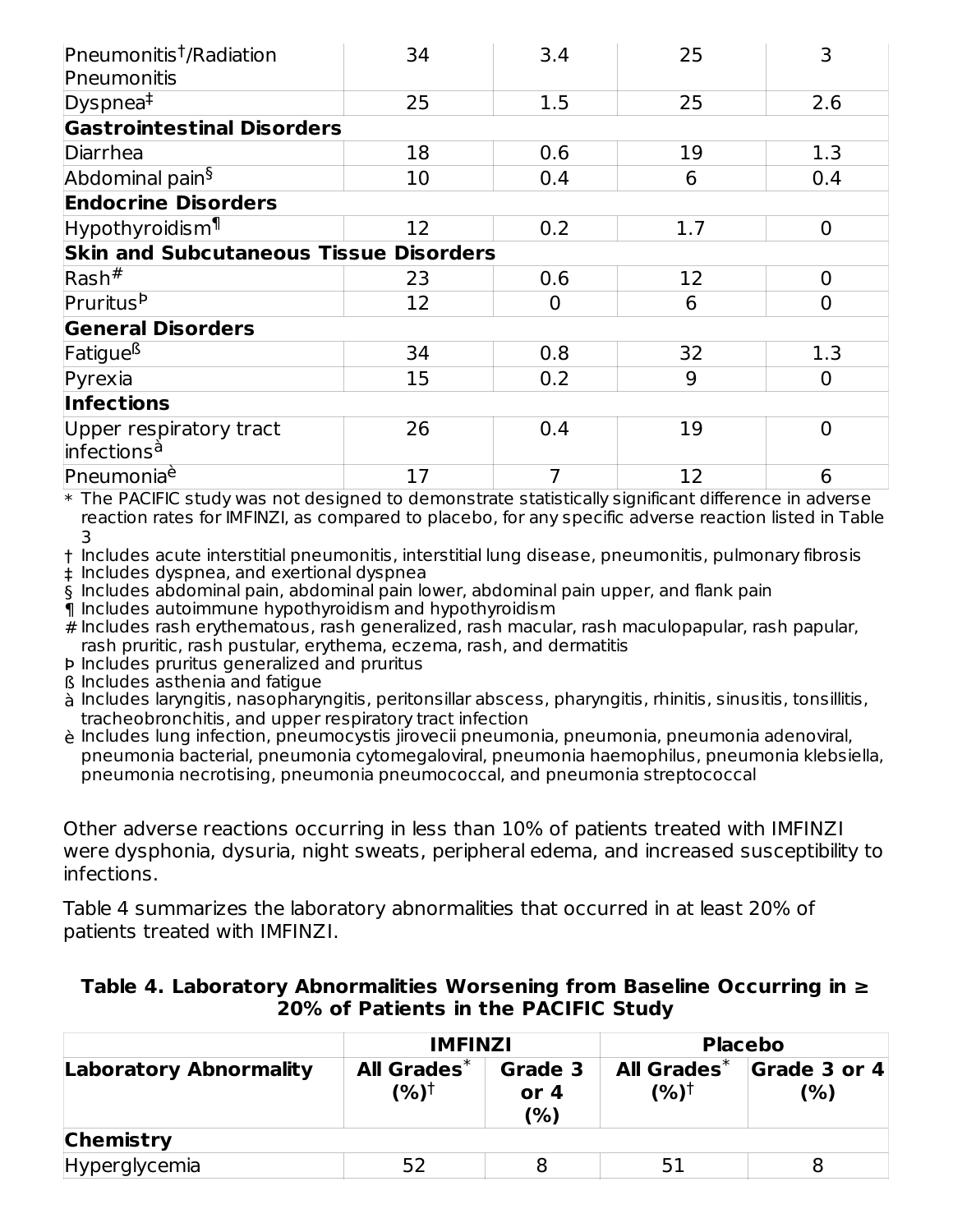| Hypocalcemia  | 46 | 0.2     | 41 |     |  |  |
|---------------|----|---------|----|-----|--|--|
| Increased ALT | 39 | 2.3     | 22 | 0.4 |  |  |
| Increased AST | 36 | 2.8     | 21 | 0.4 |  |  |
| Hyponatremia  | 33 | 3.6     | 30 | 3.1 |  |  |
| Hyperkalemia  | 32 | $1.1\,$ | 29 | 1.8 |  |  |
| Increased GGT | 24 | 3.4     | 22 | 1.7 |  |  |
| Hematology    |    |         |    |     |  |  |
| Lymphopenia   | 43 |         | 39 | 18  |  |  |

\* Graded according to NCI CTCAE version 4.0

† Each test incidence is based on the number of patients who had both baseline and at least one on-study laboratory measurement available: IMFINZI (range: 464 to 470) and placebo (range: 224 to 228)

#### Small Cell Lung Cancer

The safety of IMFINZI in combination with etoposide and either carboplatin or cisplatin in previously untreated ES-SCLC was evaluated in CASPIAN, a randomized, open-label, multicenter, active-controlled trial. A total of 265 patients received IMFINZI 1500 mg in combination with chemotherapy every 3 weeks for 4 cycles followed by IMFINZI 1500 mg every 4 weeks until disease progression or unacceptable toxicity. The trial excluded patients with active or prior autoimmune disease or with medical conditions that required systemic corticosteroids or immunosuppressants [see Clinical Studies (14.3)]. Among 265 patients receiving IMFINZI, 49% were exposed for 6 months or longer and 19% were exposed for 12 months or longer.

Among 266 patients receiving chemotherapy alone, 57% of the patients received 6 cycles of chemotherapy and 8% of the patients received prophylactic cranial irradiation (PCI) after chemotherapy.

IMFINZI was discontinued due to adverse reactions in 7% of the patients receiving IMFINZI plus chemotherapy. These include pneumonitis, hepatotoxicity, neurotoxicity, sepsis, diabetic ketoacidosis and pancytopenia (1 patient each). Serious adverse reactions occurred in 31% of patients receiving IMFINZI plus chemotherapy. The most frequent serious adverse reactions reported in at least 1% of patients were febrile neutropenia (4.5%), pneumonia (2.3%), anemia (1.9%), pancytopenia (1.5%), pneumonitis (1.1%) and COPD (1.1%). Fatal adverse reactions occurred in 4.9% of patients receiving IMFINZI plus chemotherapy. These include pancytopenia, sepsis, septic shock, pulmonary artery thrombosis, pulmonary embolism, and hepatitis (1 patient each) and sudden death (2 patients). The most common adverse reactions (occurring in  $\geq$  20% of patients) were nausea, fatigue/asthenia and alopecia.

Table 5 summarizes the adverse reactions that occurred in patients treated with IMFINZI plus chemotherapy.

| Table 5. Adverse Reactions Occurring in $\geq 10\%$ Patients in the CASPIAN |       |  |  |
|-----------------------------------------------------------------------------|-------|--|--|
|                                                                             | study |  |  |

|                | <b>IMFINZI with etoposide and either</b><br>carboplatin or cisplatin<br>$N = 265$ |               | <b>Etoposide and either</b><br>carboplatin or cisplatin<br>$N = 266$ |           |
|----------------|-----------------------------------------------------------------------------------|---------------|----------------------------------------------------------------------|-----------|
| <b>Adverse</b> | All Grades $(\%)$                                                                 | Grade 3-4 (%) | <b>All Grades</b>                                                    | Grade 3-4 |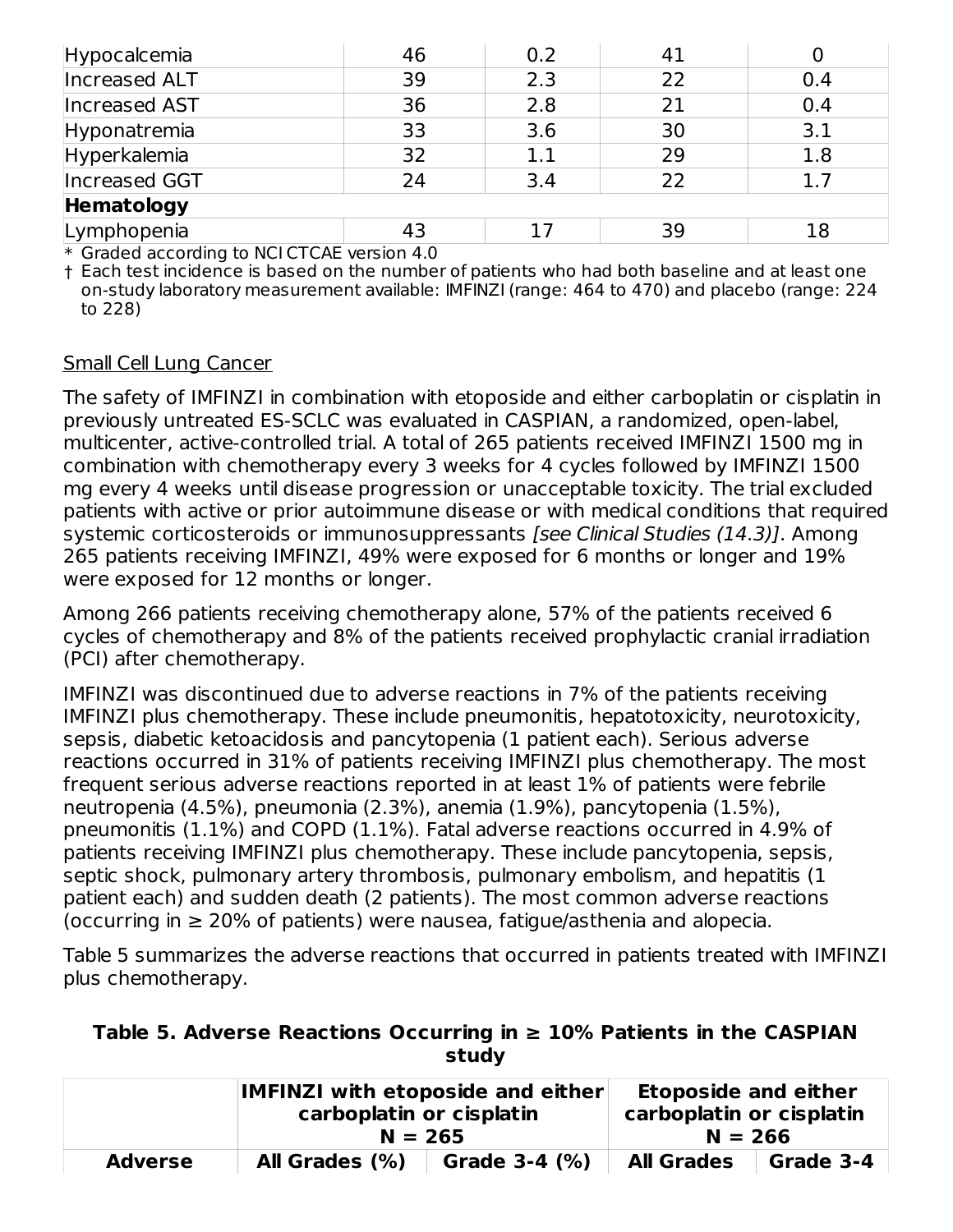| <b>Reaction</b>                                                                                                                    |                                                      |                | (%) | (%)            |  |  |  |  |  |
|------------------------------------------------------------------------------------------------------------------------------------|------------------------------------------------------|----------------|-----|----------------|--|--|--|--|--|
| <b>Respiratory, thoracic and mediastinal disorders</b>                                                                             |                                                      |                |     |                |  |  |  |  |  |
| Cough/Productive                                                                                                                   | 15                                                   | 0.8            | 9   | $\overline{0}$ |  |  |  |  |  |
| Cough                                                                                                                              |                                                      |                |     |                |  |  |  |  |  |
|                                                                                                                                    | <b>Gastrointestinal disorders</b>                    |                |     |                |  |  |  |  |  |
| Nausea                                                                                                                             | 34                                                   | 0.4            | 34  | 1.9            |  |  |  |  |  |
| Constipation                                                                                                                       | 17                                                   | 0.8            | 19  | 0              |  |  |  |  |  |
| Vomiting                                                                                                                           | 15                                                   | 0              | 17  | 1.1            |  |  |  |  |  |
| Diarrhea                                                                                                                           | 10                                                   | 1.1            | 11  | 1.1            |  |  |  |  |  |
| <b>Endocrine disorders</b>                                                                                                         |                                                      |                |     |                |  |  |  |  |  |
| Hyperthyroidism <sup>*</sup>                                                                                                       | 10                                                   | $\overline{0}$ | 0.4 | $\overline{0}$ |  |  |  |  |  |
|                                                                                                                                    | <b>Skin and subcutaneous tissue disorders</b>        |                |     |                |  |  |  |  |  |
| Alopecia                                                                                                                           | 31                                                   | 1.1            | 34  | 0.8            |  |  |  |  |  |
| Rash <sup>†</sup>                                                                                                                  | 11                                                   | O              | 6   | $\Omega$       |  |  |  |  |  |
|                                                                                                                                    | General disorders and administration site conditions |                |     |                |  |  |  |  |  |
| Fatigue/Asthenia                                                                                                                   | 32                                                   | 3.4            | 32  | 2.3            |  |  |  |  |  |
|                                                                                                                                    | <b>Metabolism and nutrition disorders</b>            |                |     |                |  |  |  |  |  |
| Decreased                                                                                                                          | 18                                                   | 0.8            | 17  | 0.8            |  |  |  |  |  |
| appetite<br><b>In the contract of the contract of the contract of the contract of the contract of the contract of the contract</b> | $\sim$<br><b>Contract Contract Contract Contract</b> |                |     |                |  |  |  |  |  |

 $\ast$  Includes hyperthyroidism and Basedow's disease

† Includes rash erythematous, rash generalized, rash macular, rash maculopapular, rash papular, rash pruritic, rash pustular, erythema, eczema, rash and dermatitis

Table 6 summarizes the laboratory abnormalities that occurred in at least 20% of patients treated with IMFINZI plus chemotherapy.

#### **Table 6. Laboratory Abnormalities Worsening from Baseline Occurring in ≥ 20% of Patients in the CASPIAN study \***

|                                                                    | <b>IMFINZI with Etoposide and</b><br>either Carboplatin or Cisplatin Carboplatin or Cisplatin | <b>Etoposide and either</b>                 |
|--------------------------------------------------------------------|-----------------------------------------------------------------------------------------------|---------------------------------------------|
| <b>Laboratory Abnormality</b>                                      | Grade <sup>†</sup> 3 or 4 $(%)^{\dagger}$                                                     | Grade <sup>†</sup> 3 or 4 $(\%)^{\ddagger}$ |
| <b>Chemistry</b>                                                   |                                                                                               |                                             |
| Hyponatremia                                                       | 11                                                                                            | 13                                          |
| Hypomagnesemia                                                     | 11                                                                                            | 6                                           |
| Hyperglycemia                                                      | 5                                                                                             | 5                                           |
| <b>Increased Alkaline</b>                                          | 4.9                                                                                           | 3.5                                         |
| Phosphatase                                                        |                                                                                               |                                             |
| Increased ALT                                                      | 4.9                                                                                           | 2.7                                         |
| <b>Increased AST</b>                                               | 4.6                                                                                           | 1.2                                         |
| Hypocalcemia                                                       | 3.5                                                                                           | 2.4                                         |
| Blood creatinine increased                                         | 3.4                                                                                           | 1.1                                         |
| Hyperkalemia                                                       | 1.5                                                                                           | 3.1                                         |
| TSH decreased $\lt$ LLN <sup>§</sup> and<br>$\geq$ LLN at baseline | <b>NA</b>                                                                                     | <b>NA</b>                                   |
| Hematology                                                         |                                                                                               |                                             |
| Neutropenia                                                        | 41                                                                                            | 48                                          |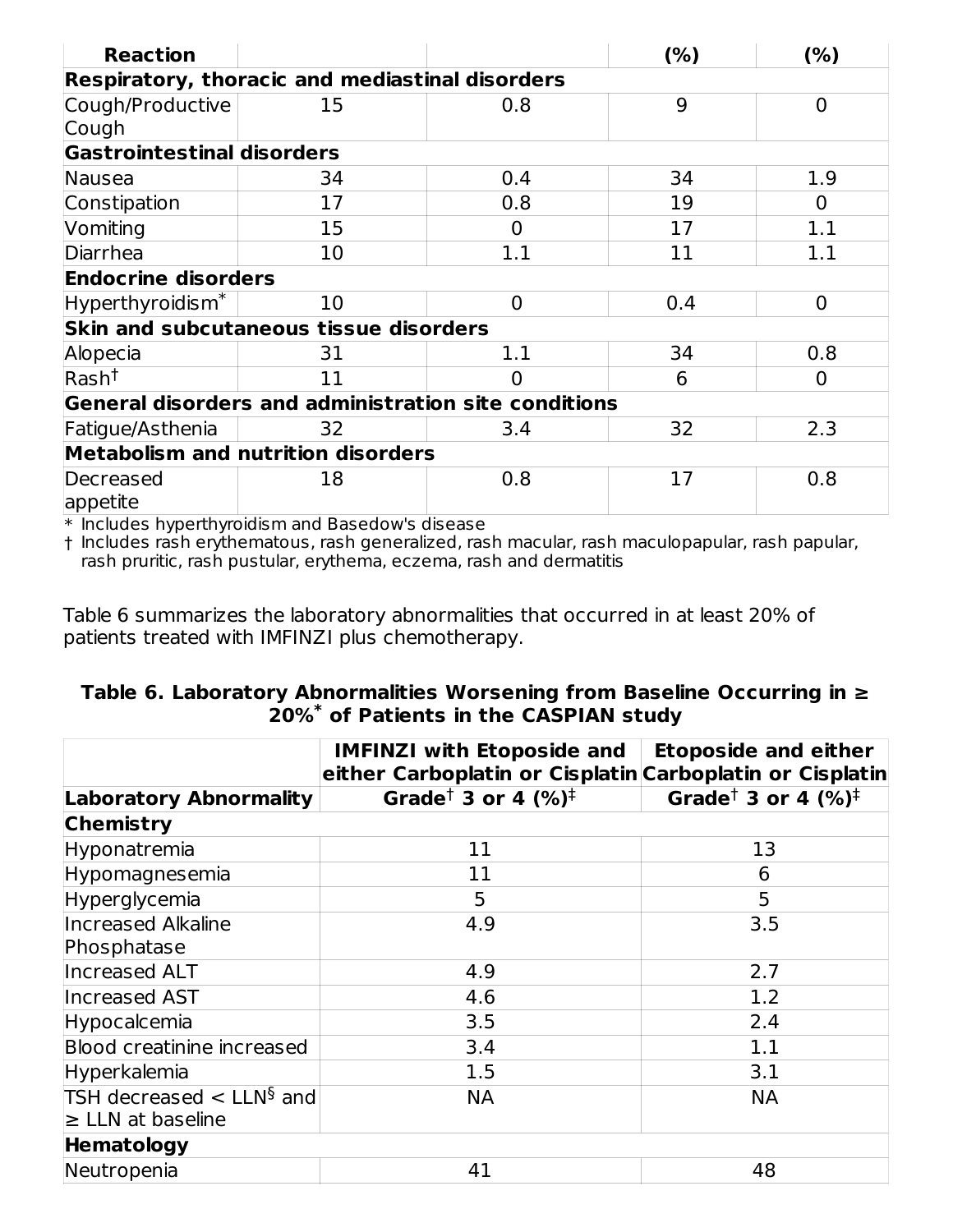| Lymphopenia      |  |
|------------------|--|
| Anemia           |  |
| Thrombocytopenia |  |

 $\ast$  The frequency cut off is based on any grade change from baseline

† Graded according to NCI CTCAE version 4.03

‡ Each test incidence is based on the number of patients who had both baseline and at least one on-study laboratory measurement available: IMFINZI (range: 258 to 263) and chemotherapy (range: 253 to 262) except magnesium IMFINZI + chemotherapy (18) and chemotherapy (16)

§ LLN = lower limit of normal

#### **6.2 Immunogenicity**

As with all therapeutic proteins, there is a potential for immunogenicity. The detection of antibody formation is highly dependent on the sensitivity and specificity of the assay. Additionally, the observed incidence of antibody (including neutralizing antibody) positivity in an assay may be influenced by several factors including assay methodology, sample handling, timing of sample collection, concomitant medications, and underlying disease. For these reasons, comparison of the incidence of antibodies to durvalumab to the incidence of antibodies to other products may be misleading.

Of 2280 patients who received IMFINZI 10 mg/kg every 2 weeks or 20 mg/kg every 4 weeks as a single-agent, 69 patients (3%) tested positive for treatment-emergent antidrug antibodies (ADA) and 12 (0.5%) tested positive for neutralizing antibodies. The development of ADA against durvalumab appears to have no clinically relevant effect on its pharmacokinetics or safety.

Of 201 patients in the CASPIAN study who received IMFINZI 1500 mg every 3 weeks in combination with chemotherapy for four doses followed by IMFINZI 1500 mg every 4 weeks no patients tested positive for treatment-emergent ADA.

## **8 USE IN SPECIFIC POPULATIONS**

## **8.1 Pregnancy**

#### Risk summary

Based on its mechanism of action and data from animal studies, IMFINZI can cause fetal harm when administered to a pregnant woman [see Clinical Pharmacology (12.1)]. There are no data on the use of IMFINZI in pregnant women.

In animal reproduction studies, administration of durvalumab to pregnant cynomolgus monkeys from the confirmation of pregnancy through delivery resulted in an increase in premature delivery, fetal loss, and premature neonatal death (see Data). Human immunoglobulin G1 (IgG1) is known to cross the placental barrier; therefore, durvalumab has the potential to be transmitted from the mother to the developing fetus. Apprise pregnant women of the potential risk to a fetus.

In the U.S. general population, the estimated background risk of major birth defects and miscarriage in clinically recognized pregnancies is 2-4% and 15-20%, respectively.

Data

Animal Data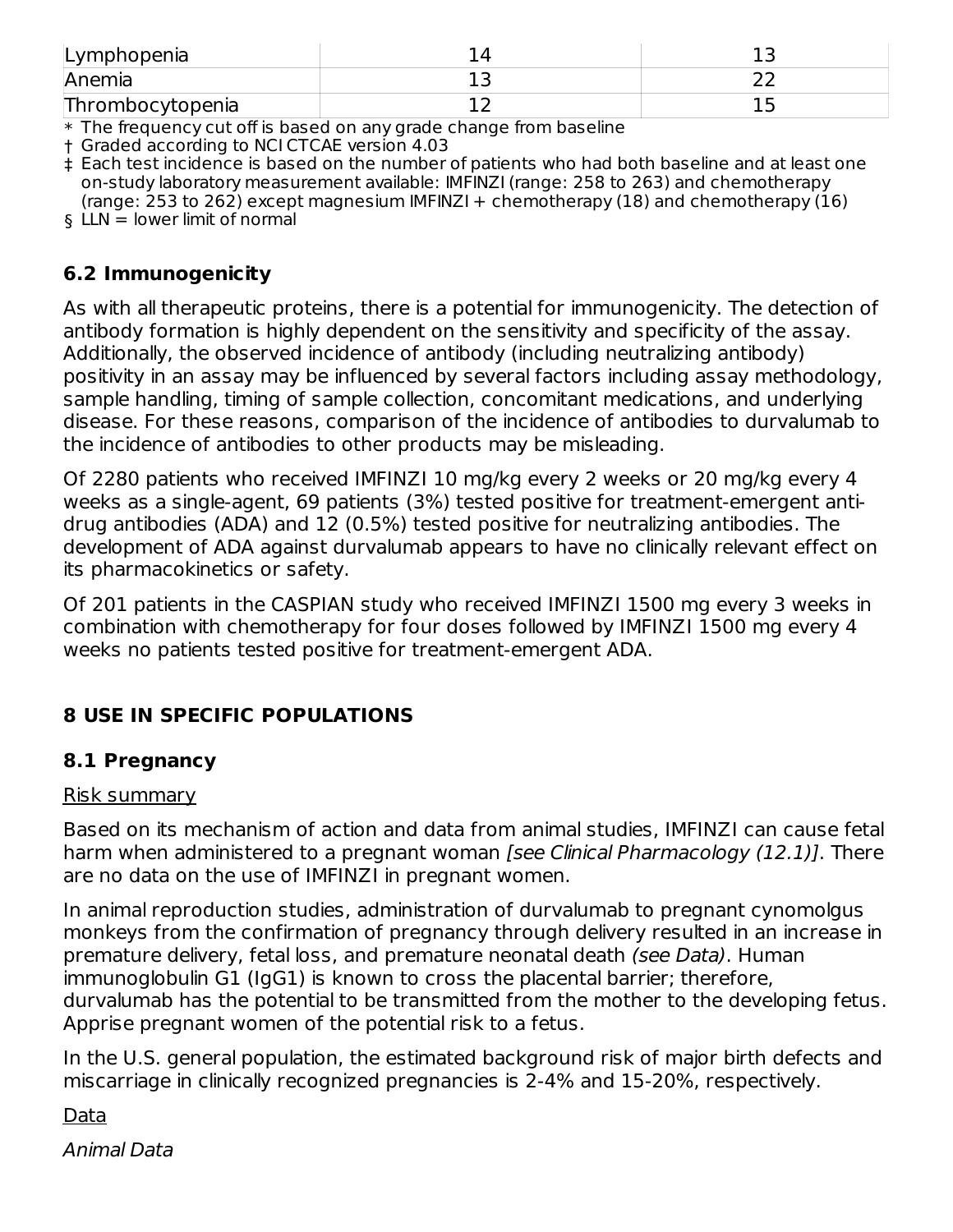As reported in the literature, the PD-1/PD-L1 pathway plays a central role in preserving pregnancy by maintaining maternal immune tolerance to the fetus. In mouse allogeneic pregnancy models, disruption of PD-L1 signaling was shown to result in an increase in fetal loss. The effects of durvalumab on prenatal and postnatal development were evaluated in reproduction studies in cynomolgus monkeys. Durvalumab was administered from the confirmation of pregnancy through delivery at exposure levels approximately 6 to 20 times higher than those observed at the recommended clinical dose of 10 mg/kg (based on AUC). Administration of durvalumab resulted in premature delivery, fetal loss (abortion and stillbirth), and increase in neonatal deaths. Durvalumab was detected in infant serum on postpartum Day 1, indicating the presence of placental transfer of durvalumab. Based on its mechanism of action, fetal exposure to durvalumab may increase the risk of developing immune-mediated disorders or altering the normal immune response and immune-mediated disorders have been reported in PD-1 knockout mice.

## **8.2 Lactation**

## Risk Summary

There is no information regarding the presence of durvalumab in human milk, the effects on the breastfed infant, or the effects on milk production. Human IgG1 is excreted in human milk. Durvalumab was present in the milk of lactating cynomolgus monkeys and was associated with premature neonatal death (see Data).

Because of the potential for adverse reactions in breastfed infants, advise women not to breastfeed during treatment with IMFINZI and for at least 3 months after the last dose.

## Data

In lactating cynomolgus monkeys, durvalumab was present in breast milk at about 0.15% of maternal serum concentrations after administration of durvalumab from the confirmation of pregnancy through delivery at exposure levels approximately 6 to 20 times higher than those observed at the recommended clinical dose of 10 mg/kg (based on AUC). Administration of durvalumab resulted in premature neonatal death.

## **8.3 Females and Males of Reproductive Potential**

## Contraception

## Females

Based on its mechanism of action and data from animal studies, IMFINZI can cause fetal harm when administered to a pregnant woman (see Use in Specific Populations (8.1). Advise females of reproductive potential to use effective contraception during treatment with IMFINZI and for at least 3 months following the last dose of IMFINZI.

## **8.4 Pediatric Use**

The safety and effectiveness of IMFINZI have not been established in pediatric patients.

## **8.5 Geriatric Use**

Of the 476 patients treated with IMFINZI in the PACIFIC study, 45% were 65 years or older, while 7.6% were 75 years or older. No overall differences in safety or effectiveness were observed between patients 65 years or older and younger patients.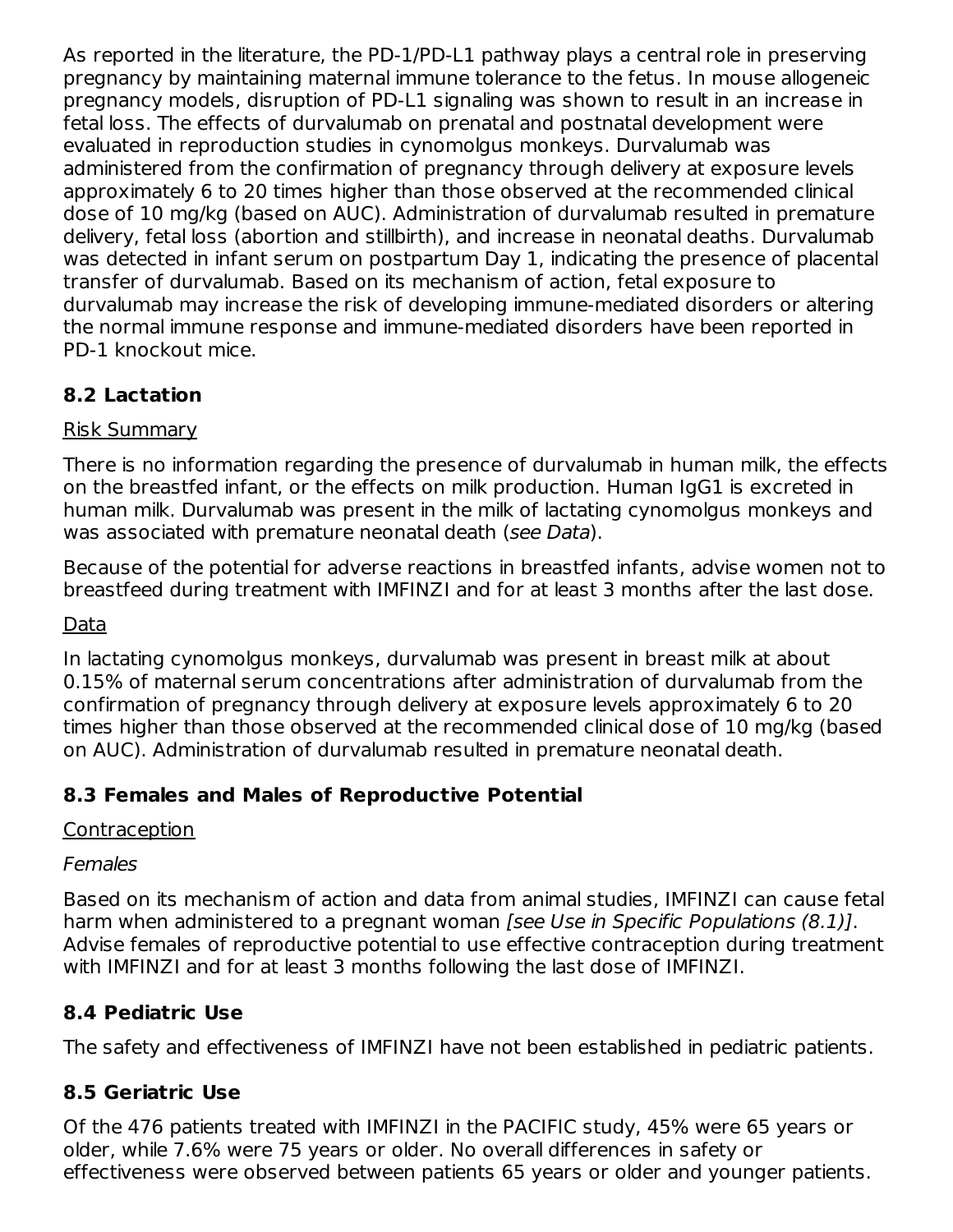The PACIFIC study did not include sufficient numbers of patients aged 75 years and over to determine whether they respond differently from younger patients.

Of the 265 patients with ES-SCLC treated with IMFINZI in combination with chemotherapy, 101 (38%) patients were 65 years or older and 19 (7.2%) patients were 75 years or older. There were no clinically meaningful differences in safety or efficacy between patients 65 years or older and younger patients.

## **11 DESCRIPTION**

Durvalumab is a programmed cell death ligand 1 (PD-L1) blocking antibody. Durvalumab is a human immunoglobulin G1 kappa (IgG1κ) monoclonal antibody that is produced by recombinant DNA technology in Chinese Hamster Ovary (CHO) cell suspension culture.

IMFINZI (durvalumab) Injection for intravenous use is a sterile, preservative-free, clear to opalescent, colorless to slightly yellow solution, free from visible particles.

Each 500 mg vial of IMFINZI contains 500 mg of durvalumab in 10 mL solution. Each mL contains durvalumab, 50 mg, L-histidine (2 mg), L-histidine hydrochloride monohydrate (2.7 mg),  $\alpha$ , $\alpha$ -trehalose dihydrate (104 mg), Polysorbate 80 (0.2 mg), and Water for Injection, USP.

Each 120 mg vial of IMFINZI contains 120 mg of durvalumab in 2.4 mL solution. Each mL contains durvalumab, 50 mg, L-histidine (2 mg), L-histidine hydrochloride monohydrate (2.7 mg), α,α-trehalose dihydrate (104 mg), Polysorbate 80 (0.2 mg), and Water for Injection, USP.

## **12 CLINICAL PHARMACOLOGY**

## **12.1 Mechanism of Action**

Expression of programmed cell death ligand-1 (PD-L1) can be induced by inflammatory signals (e.g., IFN-gamma) and can be expressed on both tumor cells and tumorassociated immune cells in the tumor microenvironment. PD-L1 blocks T-cell function and activation through interaction with PD-1 and CD80 (B7.1). By binding to its receptors, PD-L1 reduces cytotoxic T-cell activity, proliferation, and cytokine production.

Durvalumab is a human immunoglobulin G1 kappa (IgG1κ) monoclonal antibody that binds to PD-L1 and blocks the interaction of PD-L1 with PD-1 and CD80 (B7.1). Blockade of PD-L1/PD-1 and PD-L1/CD80 interactions releases the inhibition of immune responses, without inducing antibody dependent cell-mediated cytotoxicity (ADCC).

PD-L1 blockade with durvalumab led to increased T-cell activation in vitro and decreased tumor size in co-engrafted human tumor and immune cell xenograft mouse models.

## **12.2 Pharmacodynamics**

The steady state AUC, Ctrough, and Cmax in patients administered with 1500 mg every 4 weeks are 6% higher, 19% lower, and 55% higher than those administered with 10 mg/kg every 2 weeks, respectively. Based on the modeling of pharmacokinetic data and exposure relationships for safety, there are no anticipated clinically meaningful differences in efficacy and safety for the doses of 1500 mg every 4 weeks compared to 10 mg/kg every 2 weeks in patients weighing > 30 kg with NSCLC.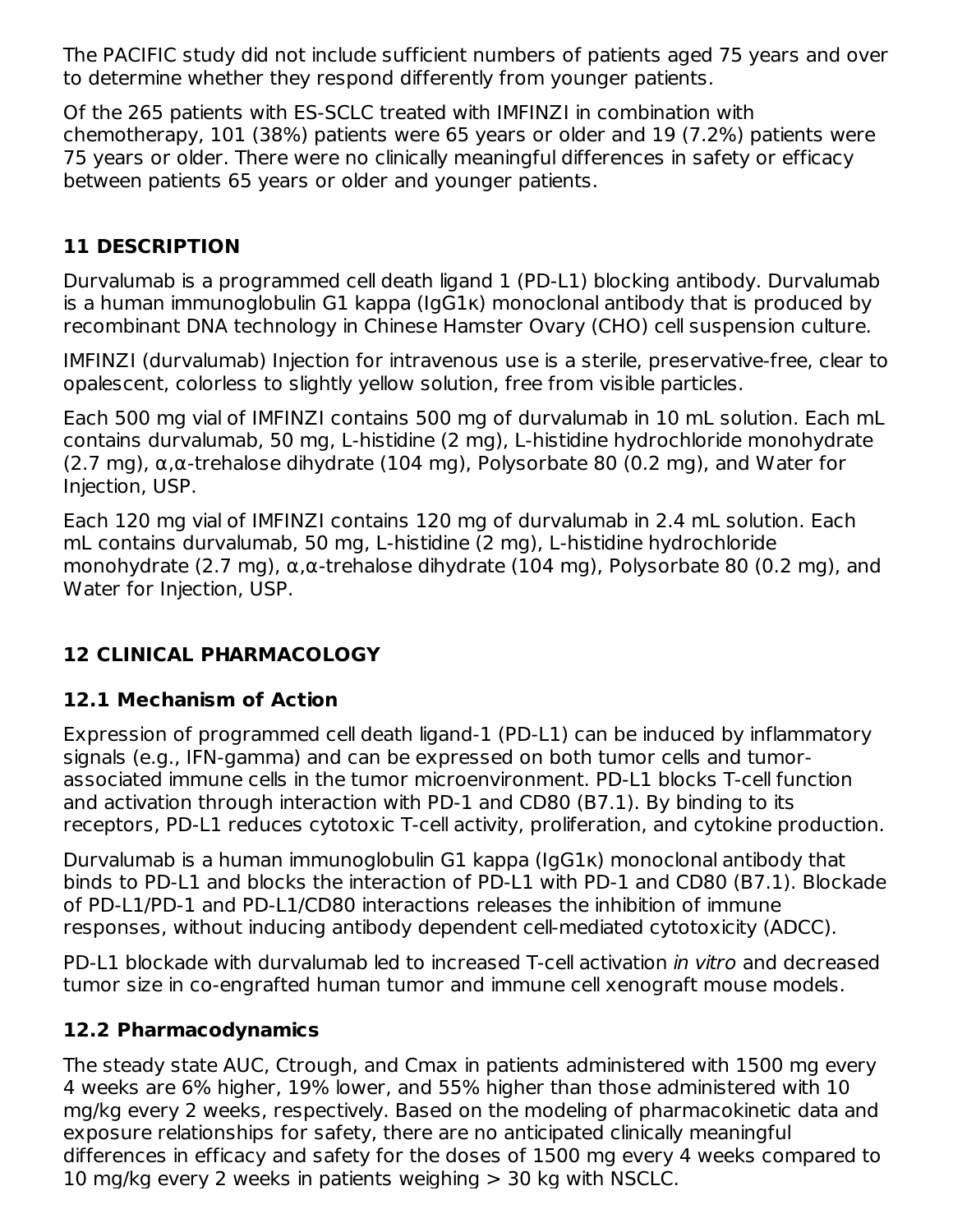## **12.3 Pharmacokinetics**

The pharmacokinetics of durvalumab as a single agent was studied in patients with doses ranging from 0.1 mg/kg (0.01 times the approved recommended dosage) to 20 mg/kg (2 times the approved recommended dosage) administered once every two, three, or four weeks.

10 mg/kg every 2 weeks in patients weighing > 30 kg with NSCLC.

PK exposure increased more than dose-proportionally at doses < 3 mg/kg (0.3 times the approved recommended dosage) and dose proportionally at doses  $\geq 3$  mg/kg every 2 weeks. Steady state was achieved at approximately 16 weeks.

The pharmacokinetics of durvalumab is similar when assessed as a single agent and when in combination with chemotherapy.

#### **Distribution**

The geometric mean (% coefficient of variation [CV%]) steady state volume of distribution (Vss) was 5.6 (18%) L.

#### Elimination

Durvalumab clearance decreases over time, with a mean maximal reduction (CV%) from baseline values of approximately 23% (57%) resulting in a geometric mean (CV%) steady state clearance (CLss) of 8.2 mL/h (39%) at day 365; the decrease in CLss is not considered clinically relevant. The geometric mean (CV%) terminal half-life, based on baseline CL was approximately 18 (24%) days.

#### Specific Populations

Age (19–96 years), body weight (31-149 kg), sex, albumin levels, lactate dehydrogenase (LDH) levels, creatinine levels, soluble PD-L1, tumor type, race, mild renal impairment (creatinine clearance (CLcr) 60 to 89 mL/min), moderate renal impairment (CLcr 30 to 59 mL/min), mild hepatic impairment (bilirubin  $\leq$  ULN and AST  $>$  ULN or bilirubin  $>$  1 to 1.5x ULN and any AST), or ECOG/WHO performance status had no clinically significant effect on the pharmacokinetics of durvalumab.

The effect of severe renal impairment (CLcr 15 to 29 mL/min) or moderate hepatic impairment (bilirubin  $> 1.5$  to 3x ULN and any AST) or severe hepatic impairment (bilirubin > 3x ULN and any AST) on the pharmacokinetics of durvalumab is unknown.

## **13 NONCLINICAL TOXICOLOGY**

## **13.1 Carcinogenesis, Mutagenesis, Impairment of Fertility**

The carcinogenic and genotoxic potential of durvalumab have not been evaluated.

Animal fertility studies have not been conducted with durvalumab. In repeat-dose toxicology studies with durvalumab in sexually mature cynomolgus monkeys of up to 3 months duration, there were no notable effects on the male and female reproductive organs.

## **13.2 Animal Toxicology and/or Pharmacology**

In animal models, inhibition of PD-L1/PD-1 signaling increased the severity of some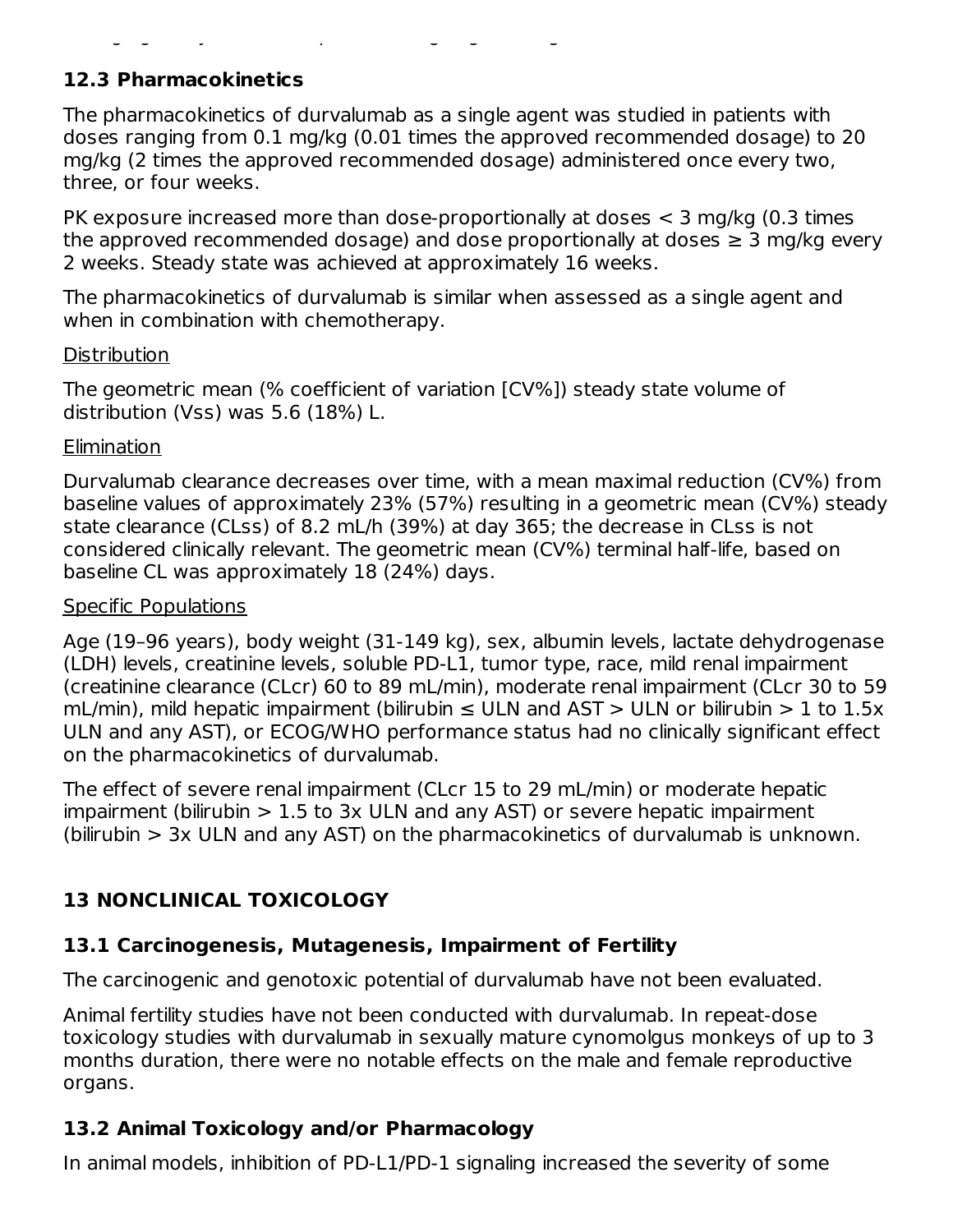infections and enhanced inflammatory responses. M. tuberculosis-infected PD-1 knockout mice exhibit markedly decreased survival compared with wild-type controls, which correlated with increased bacterial proliferation and inflammatory responses in these animals. PD-L1 and PD-1 knockout mice have also shown decreased survival following infection with lymphocytic choriomeningitis virus.

# **14 CLINICAL STUDIES**

# **14.1 Non-Small Cell Lung Cancer (NSCLC)**

The efficacy of IMFINZI was evaluated in the PACIFIC study (NCT02125461), a multicenter, randomized, double-blind, placebo-controlled study in patients with unresectable Stage III NSCLC who completed at least 2 cycles of concurrent platinumbased chemotherapy and definitive radiation within 42 days prior to initiation of the study drug and had a WHO performance status of 0 or 1. The study excluded patients who had progressed following concurrent chemoradiation, patients with active or prior documented autoimmune disease within 2 years of initiation of the study or patients with medical conditions that required systemic immunosuppression. Randomization was stratified by sex, age  $\leq 65$  years vs.  $\geq 65$  years), and smoking history (smoker vs. non-smoker). Patients were randomized 2:1 to receive IMFINZI 10 mg/kg or placebo intravenously every 2 weeks for up to 12 months or until unacceptable toxicity or confirmed RECIST v1.1-defined progression. Assessment of tumor status was performed every 8 weeks. The major efficacy outcome measures were progression-free survival (PFS) as assessed by a BICR RECIST v1.1, and overall survival (OS). Additional efficacy outcome measures included ORR and DoR assessed by BICR.

A total of 713 patients were randomized: 476 patients to the IMFINZI arm and 237 to the placebo arm. The study population characteristics were: median age of 64 years (range: 23 to 90); 70% male; 69% White and 27% Asian; 16% current smokers, 75% former smokers, and 9% never smokers; 51% WHO performance status of 1; 53% with Stage IIIA and 45% were Stage IIIB; 46% with squamous and 54% with non-squamous histology. All patients received definitive radiotherapy as per protocol, of which 92% received a total radiation dose of 54 Gy to 66 Gy; 99% of patients received concomitant platinum-based chemotherapy (55% cisplatin-based, 42% carboplatin-based chemotherapy, and 2% switched between cisplatin and carboplatin).

At a pre-specified interim analysis for OS based on 299 events (61% of total planned events), the study demonstrated a statistically significant improvement in OS in patients randomized to IMFINZI compared to placebo. The pre-specified interim analysis of PFS based on 371 events (81% of total planned events) demonstrated a statistically significant improvement in PFS in patients randomized to IMFINZI compared to placebo. Table 7 and Figure 1 summarizes the efficacy results for PACIFIC.

| Endpoint                                                    | <b>IMFINZI</b> ( $N =$<br>$476$ <sup>*</sup> | Placebo $(N =$<br>$237)^*$ |
|-------------------------------------------------------------|----------------------------------------------|----------------------------|
| <b>Overall Survival (OS)<sup><math>\dagger</math></sup></b> |                                              |                            |
| Number of deaths                                            | 183 (38%)                                    | 116 (49%)                  |
| Median in months (95% CI)                                   | <b>NR</b>                                    | 28.7                       |
|                                                             | (34.7. NR)                                   | $(22.9 \text{ NR})$        |

## **Table 7. Efficacy Results for the PACIFIC Study**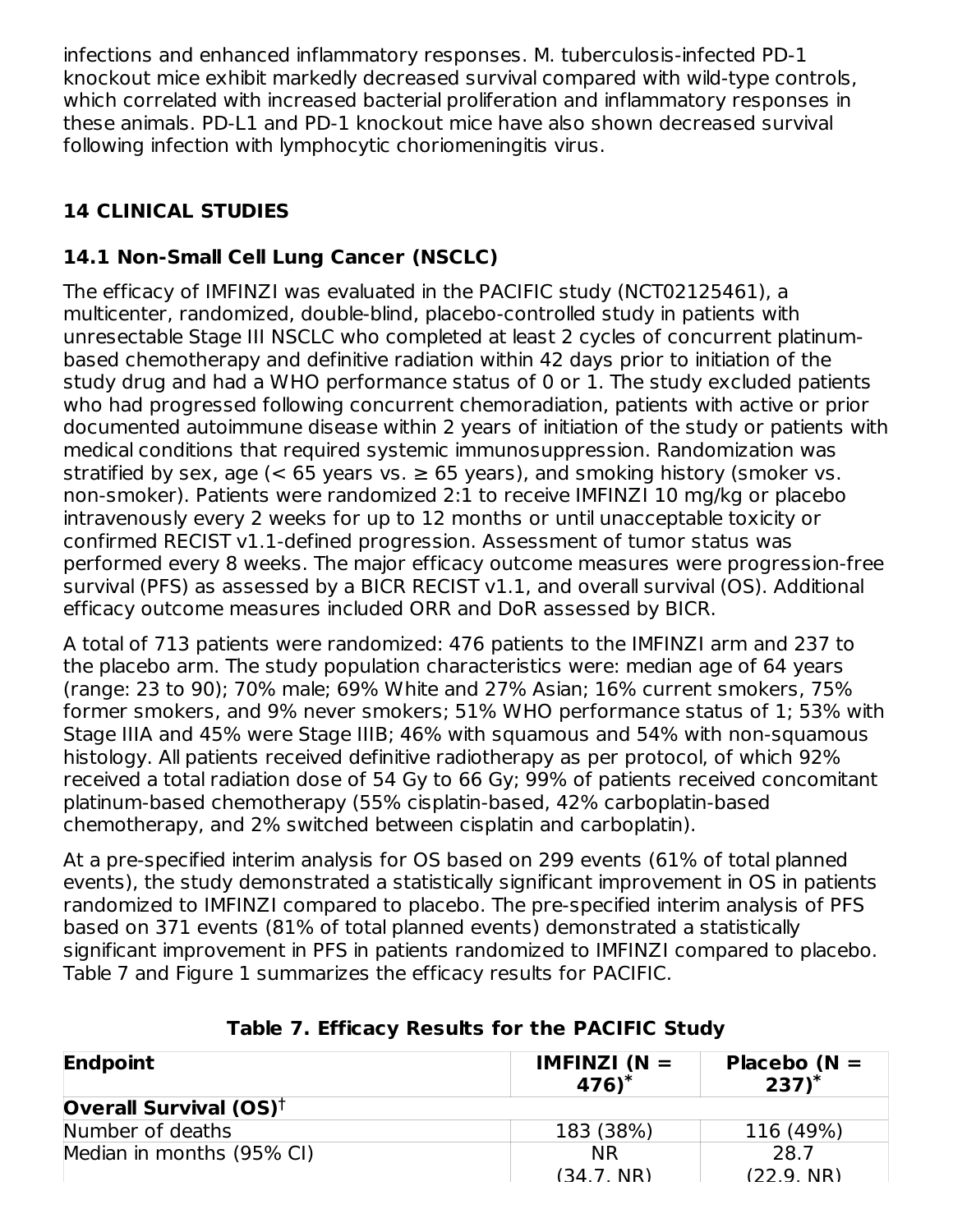|                                                         | \ <del>~</del> <i>. . ,</i> | \ — — · — ,   · • · ·/ |  |  |  |
|---------------------------------------------------------|-----------------------------|------------------------|--|--|--|
| Hazard Ratio (95% CI) <sup><math>\ddagger</math></sup>  | 0.68(0.53, 0.87)            |                        |  |  |  |
| p-value <sup>‡,§</sup>                                  | 0.0025                      |                        |  |  |  |
| <b>Progression-Free Survival (PFS)</b> $\mathbb{I}$ , # |                             |                        |  |  |  |
| Number (%) of patients with event                       | 214 (45%)                   | 157 (66%)              |  |  |  |
| Median in months (95% CI)                               | 16.8 (13.0, 18.1)           | 5.6(4.6, 7.8)          |  |  |  |
| Hazard Ratio (95% CI) <sup>‡, P</sup>                   | 0.52(0.42, 0.65)            |                        |  |  |  |
| p-value <sup>‡, ß</sup>                                 | < 0.0001                    |                        |  |  |  |

 $\,^*$  Among the ITT population, 7% in the IMFINZI arm and  $10\%$  in the placebo arm had nonmeasurable disease as assessed by BICR according to RECIST v1.1

- † OS results are based on the interim OS analysis conducted at 299 OS events which occurred 46 months after study initiation
- ‡ Two-sided p-value based on a log-rank test stratified by sex, age, and smoking history
- § Compared with allocated α of 0.00274 (Lan DeMets spending function approximating O'Brien Fleming boundary) for interim analysis
- ¶ As assessed by BICR RECIST v1.1
- # PFS results are based on the interim PFS analysis conducted at 371 PFS events which occurred 33 months after study initiation
- Þ Pike estimator
- ß Compared with allocated α of 0.011035 (Lan DeMets spending function approximating O'Brien Fleming boundary) for interim analysis

#### **Figure 1. Kaplan-Meier Curves of Overall Survival in the PACIFIC Study**



| Number of patients at risk |     |      |     |     |     |     |     |     |     |         |    |    |        |    |    |  |
|----------------------------|-----|------|-----|-----|-----|-----|-----|-----|-----|---------|----|----|--------|----|----|--|
| Month                      |     |      |     |     | 12  | 15  | 18  | 21  | 24  | 27      | 30 | 33 | 36     | 39 | 42 |  |
| <b>IMFINZI</b>             | 476 | 464  | 431 | 415 | 385 | 364 | 343 | 319 | 274 | . 210 ' |    | 57 | $\sim$ |    |    |  |
| Placebo                    |     | 220. | 198 | 178 | 170 | 155 | 141 | 130 | 117 | 78      | 42 |    |        |    |    |  |

Time from randomization (months)

## **14.2 Small Cell Lung Cancer (SCLC)**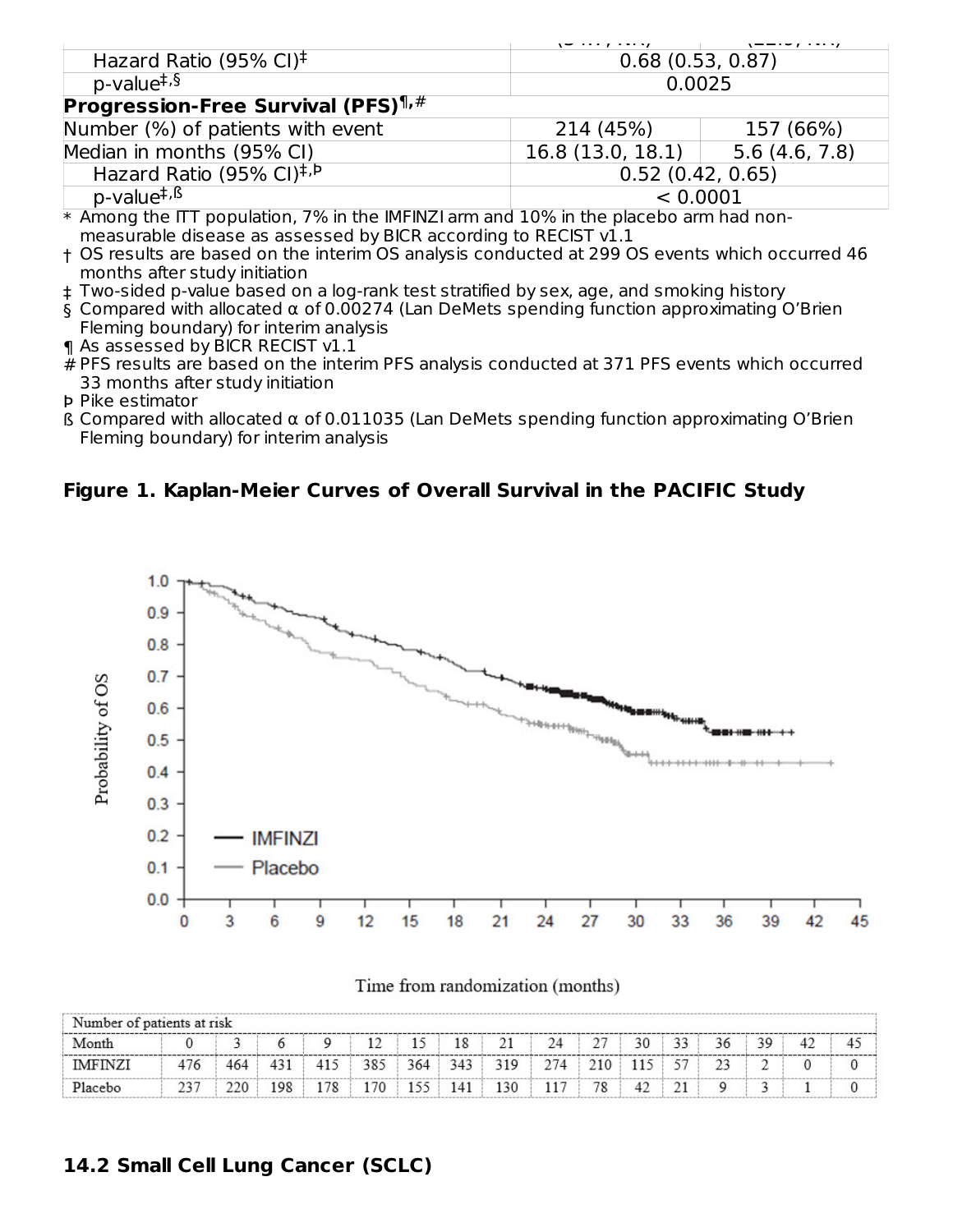The efficacy of IMFINZI in combination with etoposide and either carboplatin or cisplatin in previously untreated ES-SCLC was investigated in CASPIAN, a randomized, multicenter, active-controlled, open-label trial (NCT03043872). Eligible patients had WHO Performance Status of 0 or 1 and were suitable to receive a platinum-based chemotherapy regimen as first-line treatment for SCLC. Patients with asymptomatic or treated brain metastases were eligible. Choice of platinum agent was at the investigator's discretion, taking into consideration the calculated creatinine clearance. Patients with history of chest radiation therapy; a history of active primary immunodeficiency; autoimmune disorders including paraneoplastic syndrome; active or prior documented autoimmune or inflammatory disorders; use of systemic immunosuppressants within 14 days before the first dose of the treatment except physiological dose of systemic corticosteroids were ineligible.

Randomization was stratified by the planned platinum-based therapy in cycle 1 (carboplatin or cisplatin).

The evaluation of efficacy for ES-SCLC relied on comparison between:

- $\bullet$ IMFINZI 1500 mg, and investigator's choice of carboplatin (AUC 5 or 6 mg/mL/min) or cisplatin (75-80 mg/m<sup>2</sup>) on Day 1 and etoposide (80-100 mg/m<sup>2</sup>) intravenously on Days 1, 2, and 3 of each 21-day cycle for 4 cycles, followed by IMFINZI 1500 mg every 4 weeks until disease progression or unacceptable toxicity, or
- Investigator's choice of carboplatin (AUC 5 or 6 mg/mL/min) or cisplatin (75-80 mg/m<sup>2</sup>) on Day 1 and etoposide (80-100 mg/m<sup>2</sup>) intravenously on Days 1, 2, and 3 of each 21-day cycle, up to 6 cycles. After completion of chemotherapy, (PCI) as administered per investigator discretion.

Administration of IMFINZI as a single agent was permitted beyond disease progression if the patient was clinically stable and deriving clinical benefit as determined by the investigator.

The major efficacy outcome measure was overall survival (OS) of IMFINZI plus chemotherapy vs. chemotherapy alone. Additional efficacy outcome measures were investigator-assessed progression-free survival (PFS) and objective response rate (ORR), per RECIST v1.1.

The study population characteristics were: median age of 63 years (range: 28 to 82); 40% age 65 or older; 70% male; 84% White, 15% Asian, and 0.9% Black; 65% WHO/ECOG PS of 1; and 93% were former/current smokers. Ninety percent of patients had Stage IV disease and 10% had brain metastasis at baseline. A total of 25% of the patients received cisplatin and 74% of the patients received carboplatin. In the chemotherapy alone arm, 57% of the patients received 6 cycles of chemotherapy, and 8% of the patients received PCI.

The OS results are summarized in Table 8 and Figure 2.

## **Table 8. OS Result for the CASPIAN Study**

| Endpoint                     | <b>IMFINZI with Etoposide and either</b><br><b>Carboplatin or Cisplatin</b> | <b>Etoposide and either</b><br><b>Carboplatin or Cisplatin</b> |  |  |
|------------------------------|-----------------------------------------------------------------------------|----------------------------------------------------------------|--|--|
|                              | $(n=268)$                                                                   | $(n=269)$                                                      |  |  |
| <b>Overall Survival (OS)</b> |                                                                             |                                                                |  |  |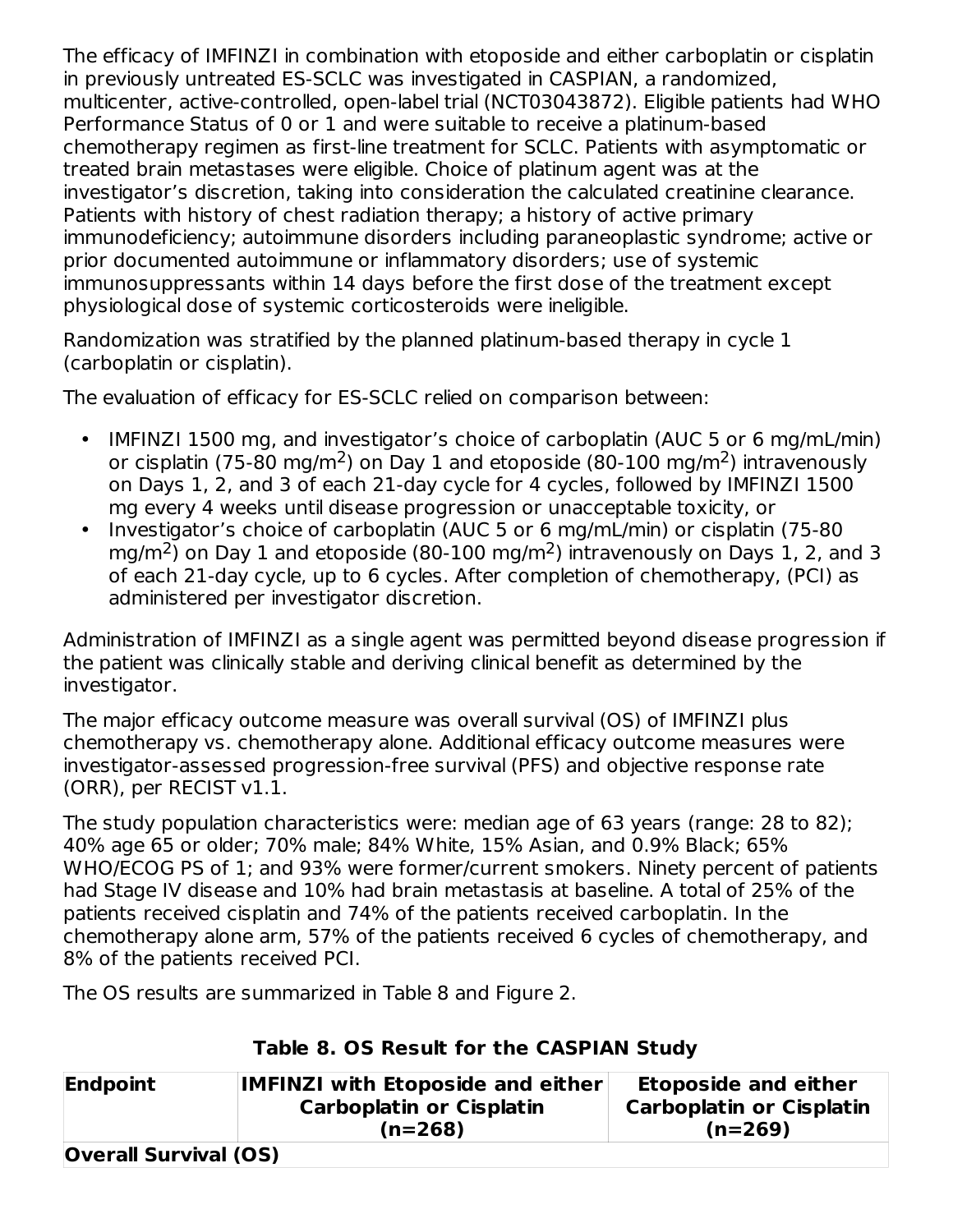| Number of deaths<br>$(%)^*$                                               | 155 (58)                                                                                                                                                                                                                                                                                                                 | 181 (67)            |  |  |  |
|---------------------------------------------------------------------------|--------------------------------------------------------------------------------------------------------------------------------------------------------------------------------------------------------------------------------------------------------------------------------------------------------------------------|---------------------|--|--|--|
| Median OS<br>(months) $(95%$<br> CI                                       | 13.0<br>(11.5, 14.8)                                                                                                                                                                                                                                                                                                     | 10.3<br>(9.3, 11.2) |  |  |  |
| Hazard Ratio<br>$(95\% \text{ Cl})^{\dagger}$                             | 0.73(0.59, 0.91)                                                                                                                                                                                                                                                                                                         |                     |  |  |  |
| $ p$ -value <sup>*</sup><br><b>CONTRACT CONTRACT CONTRACT AND INCOME.</b> | 0.0047<br>$\mathcal{L}$ , the state of $\mathcal{L}$ and $\mathcal{L}$ and $\mathcal{L}$ and $\mathcal{L}$ and $\mathcal{L}$ and $\mathcal{L}$ and $\mathcal{L}$ and $\mathcal{L}$ and $\mathcal{L}$ and $\mathcal{L}$ and $\mathcal{L}$ and $\mathcal{L}$ and $\mathcal{L}$ and $\mathcal{L}$ and $\mathcal{L}$ and $\$ |                     |  |  |  |

\* At a pre-specified interim analysis, 336 OS events (79% of total planned events) were observed, and the boundary for declaring efficacy (0.0178) was determined by a Lan-Demets alpha spending function with O'Brien Fleming type boundary

† The analysis was performed using the stratified log-rank test, adjusting for planned platinum therapy in Cycle 1 (carboplatin or cisplatin) and using the rank tests of association approach

**Figure 2. Kaplan-Meier Curves of Overall Survival in the CASPIAN Study**



Investigator-assessed PFS (96% of total planned events) showed a HR of 0.78 (95% CI: 0.65, 0.94), with median PFS of 5.1 months (95% CI: 4.7, 6.2) in the IMFINZI plus chemotherapy arm and 5.4 months (95% CI: 4.8, 6.2) in the chemotherapy alone arm. The investigator-assessed confirmed ORR was 68% (95% CI: 62%, 73%) in the IMFINZI plus chemotherapy arm and 58% (95% CI: 52%, 63%) in the chemotherapy alone arm.

In the exploratory subgroup analyses of OS based on the planned platinum chemotherapy received at cycle 1, the HR was 0.70 (95% CI 0.55, 0.89) in patients who received carboplatin, and the HR was 0.88 (95% CI 0.55, 1.41) in patients who received cisplatin.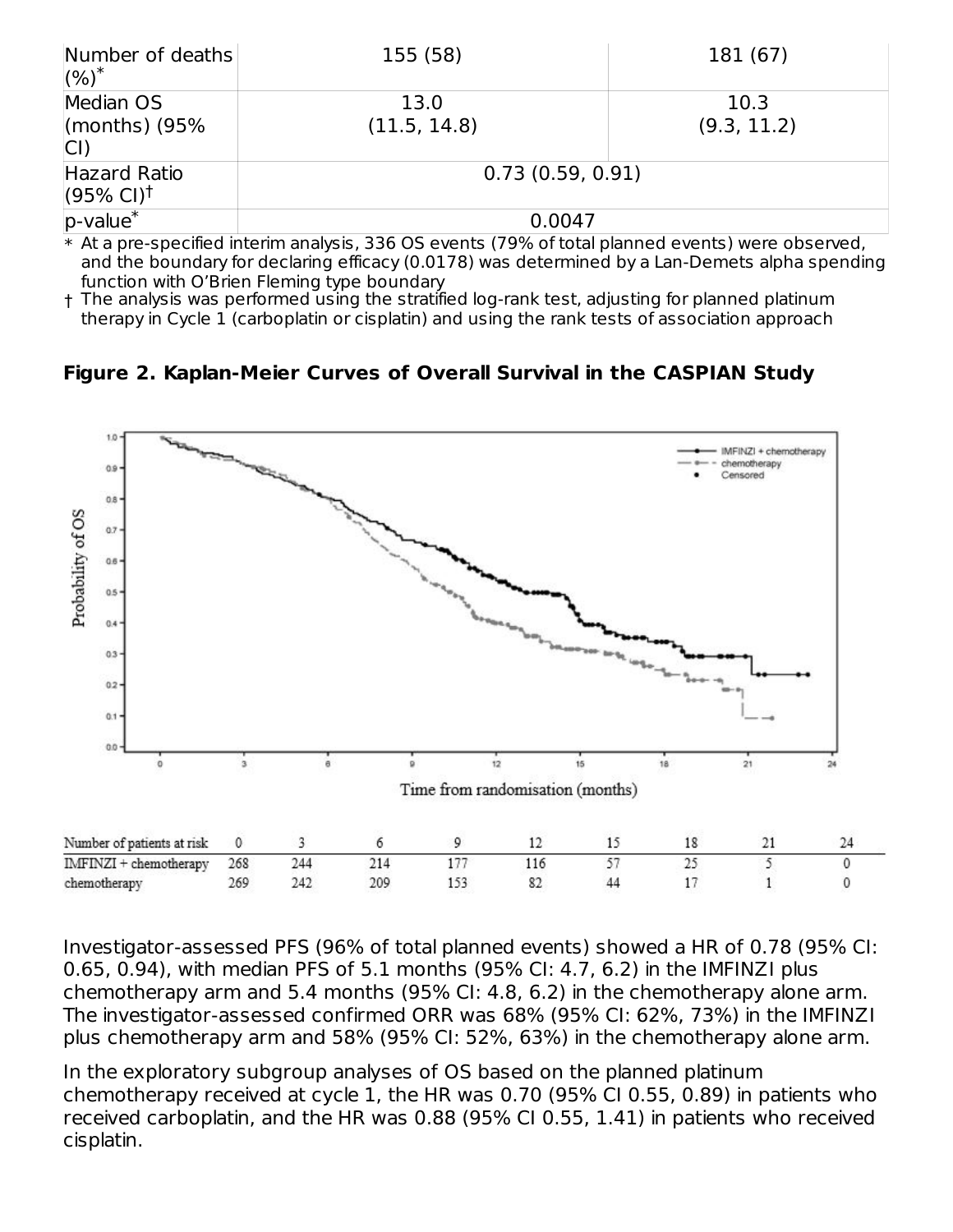## **16 HOW SUPPLIED/STORAGE AND HANDLING**

IMFINZI (durvalumab) Injection is a clear to opalescent, colorless to slightly yellow solution supplied in a carton containing one single-dose vial either as:

- 500 mg/10 mL (NDC 0310-4611-50)
- 120 mg/2.4 mL (NDC 0310-4500-12)

Store in a refrigerator at 2°C to 8°C (36°F to 46°F) in original carton to protect from light.

Do not freeze. Do not shake.

## **17 PATIENT COUNSELING INFORMATION**

Advise the patient to read the FDA-approved patient labeling (Medication Guide).

## Immune-Mediated Adverse Reactions

Inform patients of the risk of immune-mediated adverse reactions that may require corticosteroid treatment and interruption or discontinuation of IMFINZI [see Warnings] and Precautions (5.1)], including:

- Pneumonitis: Advise patients to contact their healthcare provider immediately for any new or worsening cough, chest pain, or shortness of breath.
- Hepatitis: Advise patients to contact their healthcare provider immediately for jaundice, severe nausea or vomiting, pain on the right side of abdomen, lethargy, or easy bruising or bleeding.
- Colitis: Advise patients to contact their healthcare provider immediately for diarrhea, blood or mucus in stools, or severe abdominal pain.
- Endocrinopathies: Advise patients to contact their healthcare provider immediately for signs or symptoms of hypothyroidism, hyperthyroidism, adrenal insufficiency, type 1 diabetes mellitus, or hypophysitis.
- Nephritis: Advise patients to contact their healthcare provider immediately for signs or symptoms of nephritis.
- Dermatological Reactions: Advise patients to contact their healthcare provider immediately for signs or symptoms of severe dermatological reactions.
- Other Immune-Mediated Adverse Reactions: Advise patients to contact their healthcare provider immediately for signs or symptoms of pancreatitis, aseptic meningitis, encephalitis, immune thrombocytopenia, myocarditis, hemolytic anemia, myositis, uveitis, keratitis, and myasthenia gravis.

Infusion-Related Reactions:

• Advise patients to contact their healthcare provider immediately for signs or symptoms of infusion-related reactions [see Warnings and Precautions (5.2)].

## Complications of Allogeneic HSCT:

• Advise patients of potential risk of post-transplant complications [see Warnings and Precautions (5.3)].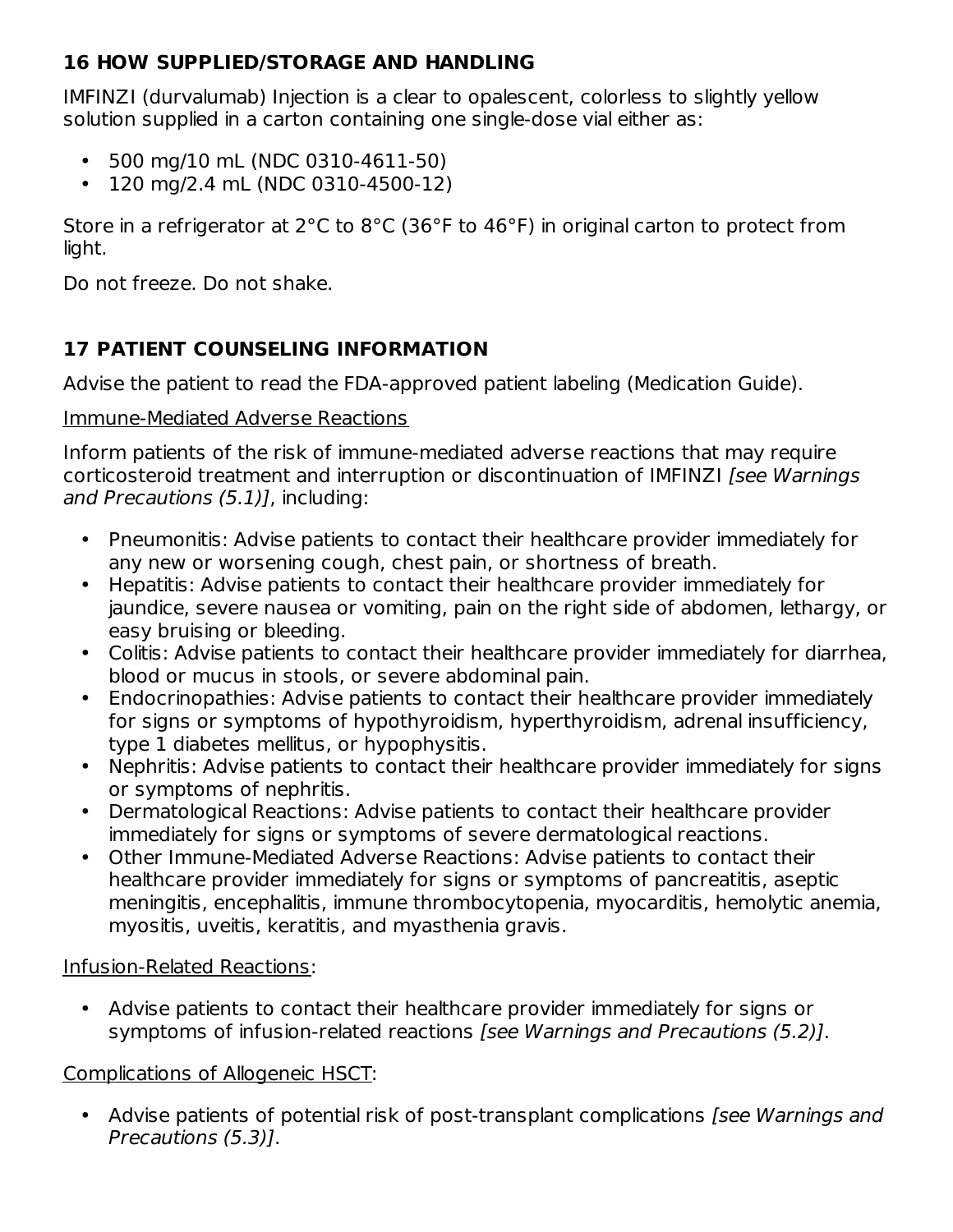#### Embryo-Fetal Toxicity:

- Advise females of reproductive potential that IMFINZI can cause harm to a fetus and to inform their healthcare provider of a known or suspected pregnancy [see Warnings and Precautions (5.4) and Use in Specific Populations (8.1, 8.3)].
- Advise females of reproductive potential to use effective contraception during treatment and for at least 3 months after the last dose of IMFINZI [see Use in Specific Populations (8.3)].

Lactation:

• Advise female patients not to breastfeed while taking IMFINZI and for at least 3 months after the last dose [see Warnings and Precautions (5.4) and Use in Specific Populations (8.2)].

Manufactured for:

AstraZeneca Pharmaceuticals LP Wilmington, DE 19850

By: AstraZeneca UK Limited 1 Francis Crick Ave. Cambridge, England CB2 0AA US License No. 2043

IMFINZI is a registered trademark of AstraZeneca group of companies. © AstraZeneca 2021

## **MEDICATION GUIDE**

 $IMFINZI<sup>®</sup>$  (im-FIN-zee) (durvalumab) injection

**What is the most important information I should know about IMFINZI?**

IMFINZI is a medicine that may treat certain cancers by working with your immune system.

IMFINZI can cause your immune system to attack normal organs and tissues in any area of your body and can affect the way they work. These problems can sometimes become severe or life-threatening and can lead to death. You can have more than one of these problems at the same time. These problems may happen anytime during treatment or even after your treatment has ended.

**Call or see your healthcare provider right away if you develop any new or worsening signs or symptoms, including: Lung problems.**

•

• cough **shortness of breath** • chest pain

## **Intestinal problems.**

- diarrhea (loose stools) or more frequent bowel movements than usual
	- stools that are black, tarry, sticky, or
- severe stomach-area (abdomen) pain or tenderness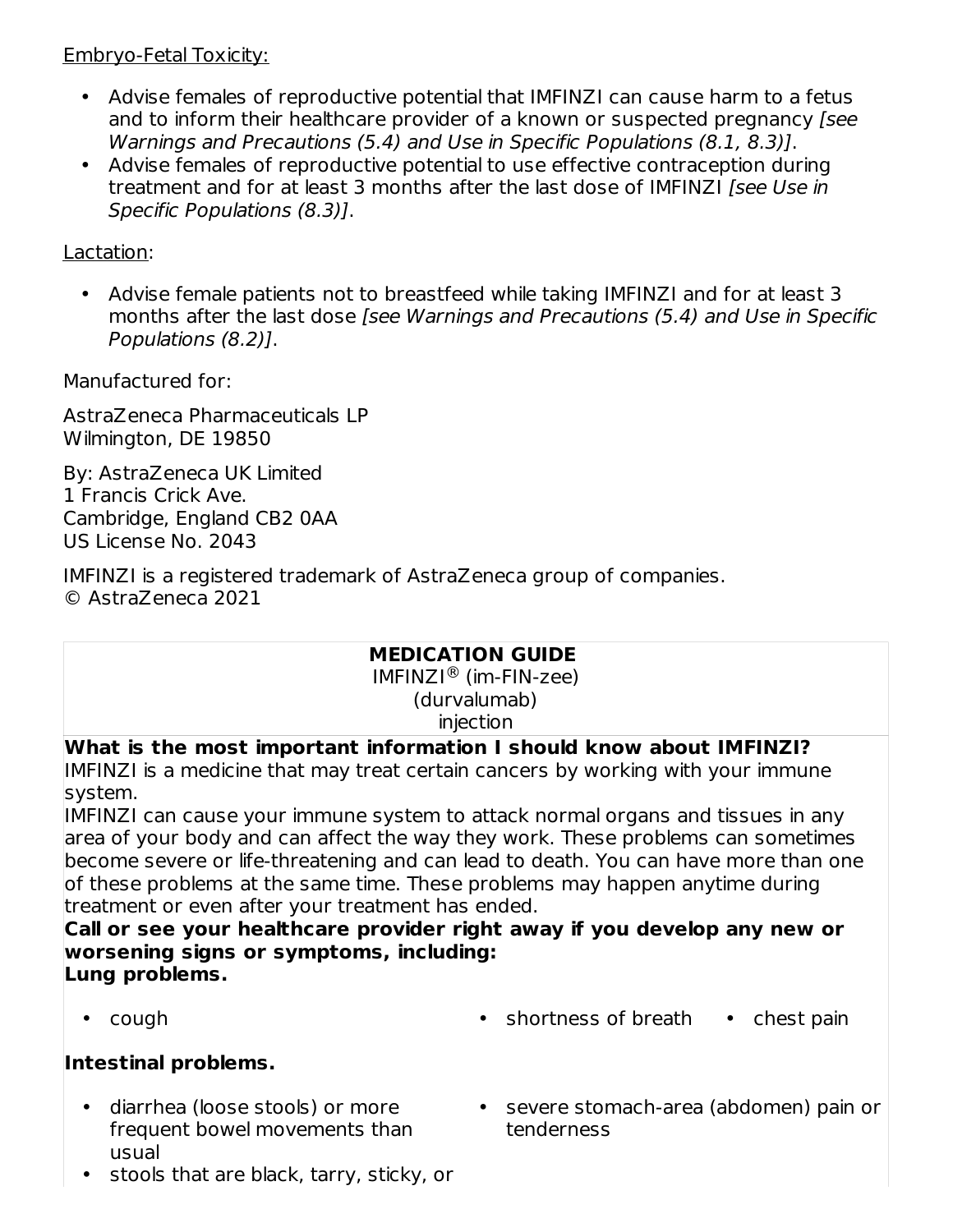have blood or mucus

## **Liver problems.**

- yellowing of your skin or the whites of your eyes
- severe nausea or vomiting
- pain on the right side of your stomach-area (abdomen)

## **Hormone gland problems.**

- headaches that will not go away or unusual headaches
- eye sensitivity to light
- eye problems
- rapid heartbeat
- increase sweating
- extreme tiredness
- weight gain or weight loss
- feeling more hungry or thirsty than usual
- fast and deep breathing
- sweet smell to your breath

## **Kidney problems.**

- decrease in your amount of urine
- blood in your urine

## **Skin problems.**

- rash
- itching
- skin blistering or peeling
- dark urine (tea colored)
- bleeding or bruising more easily than normal
- sweet or metallic taste in your mouth
- different odor to your urine or sweat
- urinating more often than usual
- hair loss
- feeling cold
- constipation
- your voice gets deeper
- dizziness or fainting
- changes in mood or behavior, such as decreased sex drive, irritability, or forgetfulness
- swelling of your ankles
- loss of appetite
- painful sores or ulcers in mouth or nose, throat, or genital area
- fever or flu-like symptoms
- swollen lymph nodes

**Problems can also happen in other organs and tissues. These are not all of the signs and symptoms of immune system problems that can happen with IMFINZI. Call or see your healthcare provider right away for any new or worsening signs or symptoms, which may include:**

- Chest pain, irregular heartbeats, shortness of breath or swelling of ankles
- Confusion, sleepiness, memory problems, changes in mood or behavior, stiff neck, balance problems, tingling or numbness of the arms or legs
- Double vision, blurry vision, sensitivity to light, eye pain, changes in eye sight
- Persistent or severe muscle pain or weakness, muscle cramps
- Low red blood cells, bruising.

#### **Infusion reactions that can sometimes be severe or life-threatening**. Signs and symptoms of infusion reactions may include: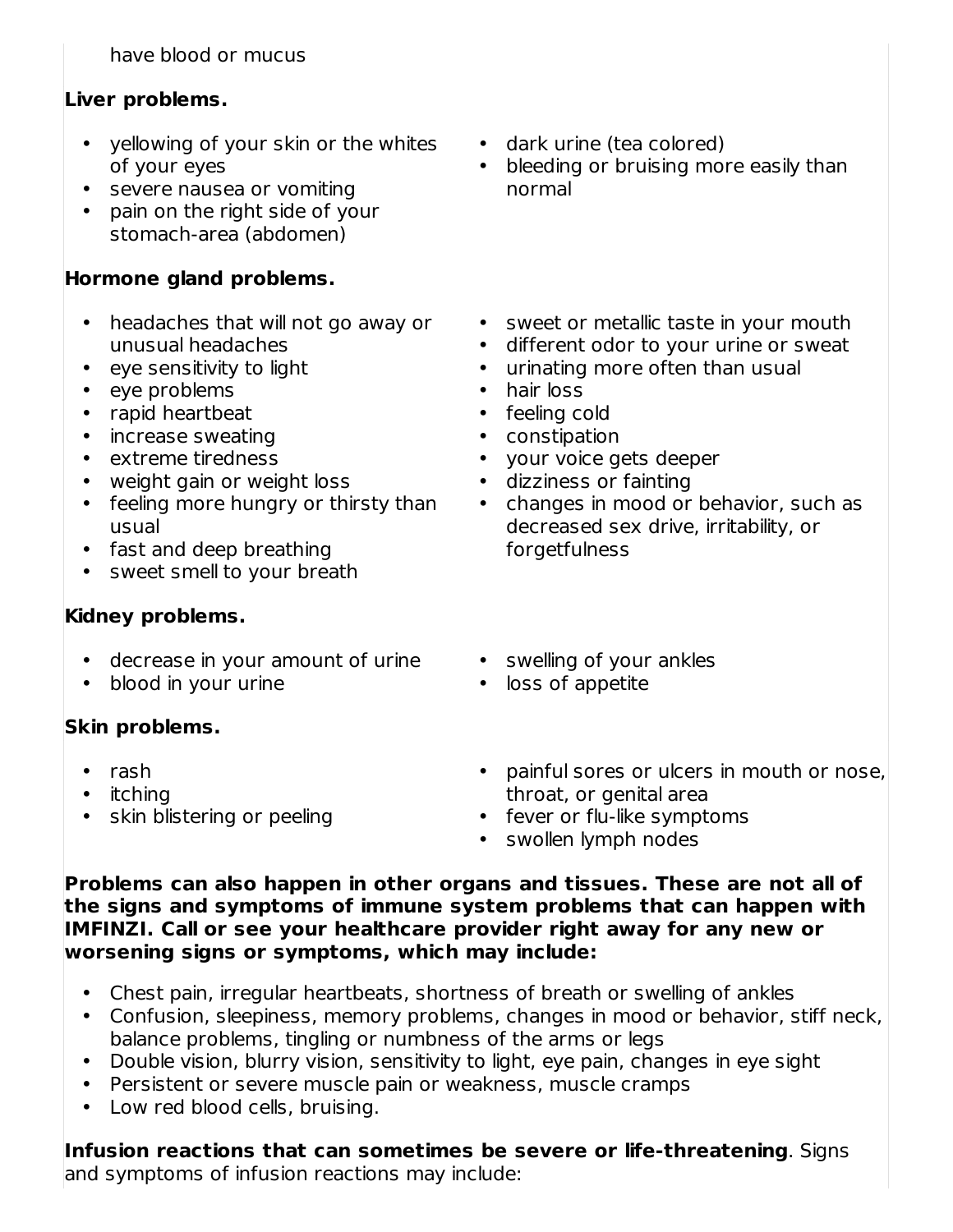- chills or shaking
- itching or rash
- flushing
- shortness of breath or wheezing
- dizziness
- feel like passing out
- fever
- back or neck pain

#### **Complications, including graft-versus-host disease (GVHD), in people who have received a bone marrow (stem cell) transplant that uses donor stem cells (allogeneic).**

These complications can be serious and can lead to death. These complications may happen if you underwent transplantation either before or after being treated with IMFINZI. Your healthcare provider will monitor you for these complications.

## **Getting medical treatment right away may help keep these problems from becoming more serious.**

Your healthcare provider will check you for these problems during your treatment with IMFINZI. Your healthcare provider may treat you with corticosteroid or hormone replacement medicines. Your healthcare provider may also need to delay or completely stop treatment with IMFINZI, if you have severe side effects.

## **What is IMFINZI?**

**IMFINZI** is a prescription medicine used to treat adults with:

- **a type of lung cancer called non-small cell lung cancer (NSCLC)**. IMFINZI may be used when your NSCLC:
	- ∘ has not spread outside your chest
	- ∘ cannot be removed by surgery, **and**
	- ∘ has responded or stabilized with initial treatment with chemotherapy that contains platinum, given at the same time as radiation therapy.
- **a type of lung cancer called small cell lung cancer (SCLC)**. IMFINZI may be used **with the chemotherapy medicines etoposide and carboplatin or cisplatin as your first treatment when your SCLC**:
	- ∘ has spread within your lungs or to other parts of the body, (extensive-stage small cell lung cancer, or ES-SCLC).

## It is not known if IMFINZI is safe and effective in children.

## **Before you receive IMFINZI, tell your healthcare provider about all of your medical conditions, including if you:**

- have immune system problems such as Crohn's disease, ulcerative colitis, or lupus
- have received an organ transplant
- have received or plan to receive a stem cell transplant that uses donor stem cells (allogeneic)
- have received radiation treatment to your chest area
- have a condition that affects your nervous system, such as myasthenia gravis or Guillain-Barré syndrome
- are pregnant or plan to become pregnant. IMFINZI can harm your unborn baby. **Females who are able to become pregnant**
	- ∘ You should use an effective method of birth control during your treatment and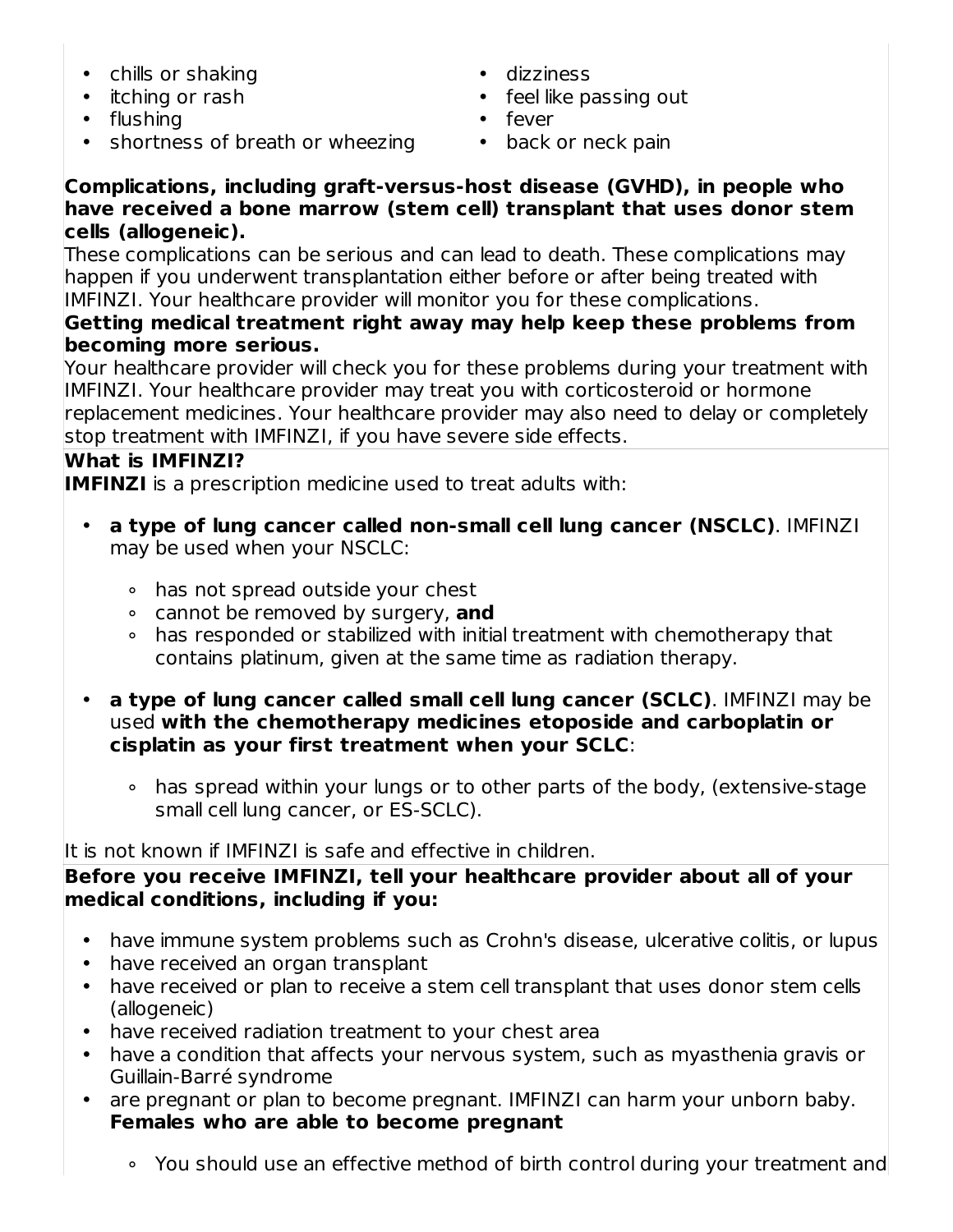for at least 3 months after the last dose of IMFINZI. Talk to your healthcare provider about birth control methods that you can use during this time.

- ∘ Tell your healthcare provider right away if you become pregnant or think you may be pregnant during treatment with IMFINZI.
- are breastfeeding or plan to breastfeed. It is not known if IMFINZI passes into your breast milk. Do not breastfeed during treatment and for at least 3 months after the last dose of IMFINZI.

**Tell your healthcare provider about all the medicines you take,** including prescription and over-the-counter medicines, vitamins, and herbal supplements.

## **How will I receive IMFINZI?**

- Your healthcare provider will give you IMFINZI into your vein through an intravenous (IV) line over 60 minutes.
- IMFINZI is usually given every 2, 3 or 4 weeks.
- Your healthcare provider will decide how many treatments you need.
- Your healthcare provider will test your blood to check you for certain side effects.
- If you miss any appointments, call your healthcare provider as soon as possible to reschedule your appointment.

#### **What are the possible side effects of IMFINZI? IMFINZI can cause serious side effects, including: See "What is the most important information I should know about IMFINZI?"**

The most common side effects of IMFINZI in people with NSCLC include:

- cough
- feeling tired
- inflammation in the lungs
- upper respiratory tract infections
- shortness of breath
- rash

The most common side effects of IMFINZI when used with other anticancer medicines in people with ES-SCLC include:

• nausea

• feeling tired or weak

• hair loss

Tell your doctor if you have any side effect that bothers you or that does not go away. These are not all the possible side effects of IMFINZI. Ask your healthcare provider or pharmacist for more information.

Call your doctor for medical advice about side effects. You may report side effects to FDA at 1-800-FDA-1088.

## **General information about the safe and effective use of IMFINZI.**

Medicines are sometimes prescribed for purposes other than those listed in a Medication Guide. If you would like more information about IMFINZI, talk with your healthcare provider. You can ask your healthcare provider for information about IMFINZI that is written for health professionals.

## **What are the ingredients in IMFINZI?**

## **Active ingredient:** durvalumab

**Inactive ingredients:** L-histidine, L-histidine hydrochloride monohydrate, α,αtrehalose dihydrate, polysorbate 80, water for injection, USP.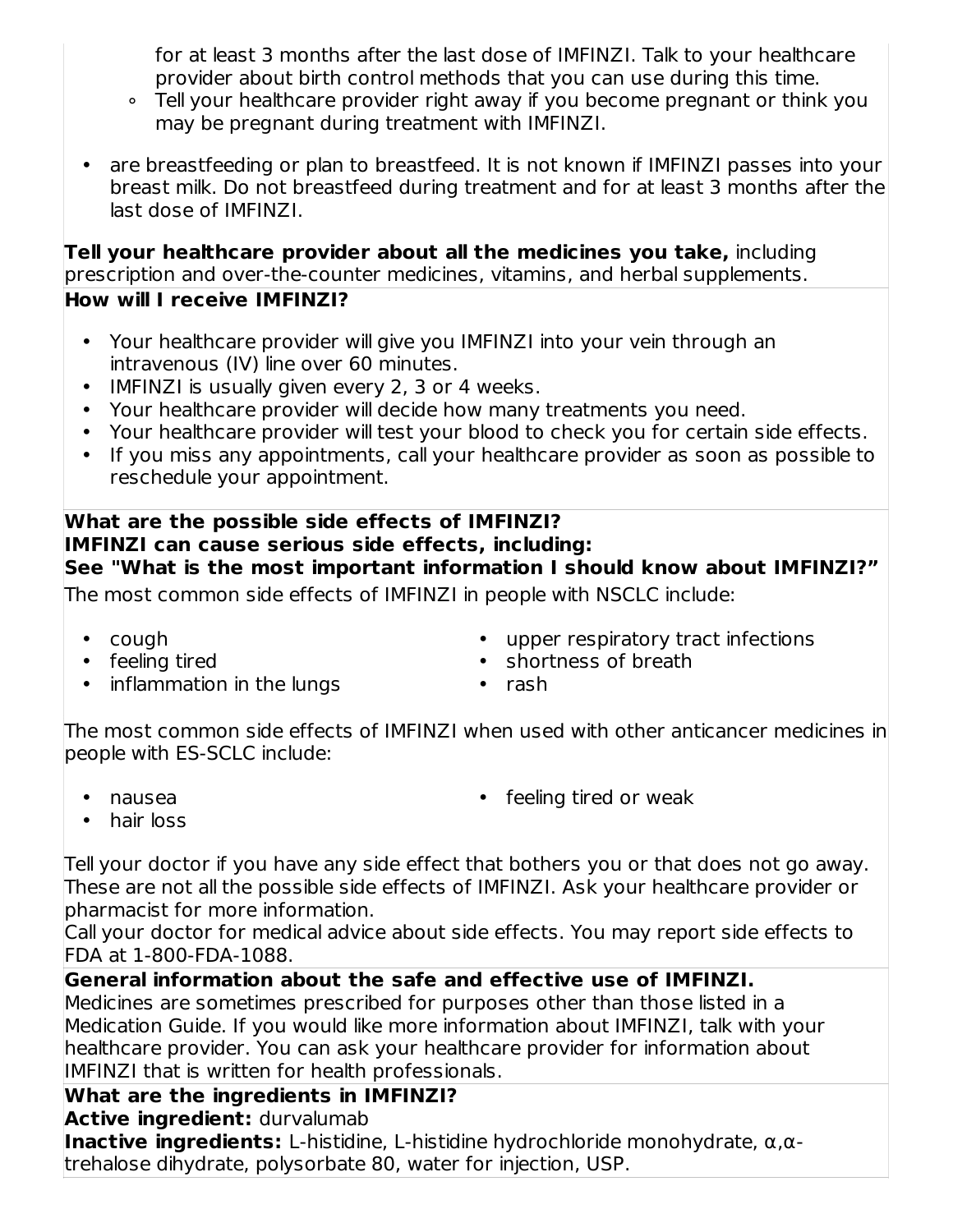Manufactured for: AstraZeneca Pharmaceuticals LP, Wilmington, DE 19850 By: AstraZeneca UK Limited, 1 Francis Crick Ave. Cambridge, England CB2 0AA US License No. 2043 IMFINZI is a registered trademark of AstraZeneca group of companies. For more information, call 1-800-236-9933 or go to www.IMFINZI.com © AstraZeneca 2021

This Medication Guide has been approved by the U.S. Food and Drug Administration. Revised: 07/2021

#### **PACKAGE/LABEL PRINCIPAL DISPLAY PANEL**

NDC 0310-4500-12

Rx only

IMFINZI™ (durvalumab) Injection

120 mg/2.4 mL (50 mg/mL)

For Intravenous Infusion After Dilution Single-dose vial. Discard unused portion. Store at 2° to 8°C (36° to 46°F). Do not freeze or shake. Keep vial in original carton to protect from light. Attention Pharmacist: Dispense the accompanying Medication Guide to each patient. Do not use if vial seal is broken or missing.

Must dilute before use. See prescribing information.

AstraZeneca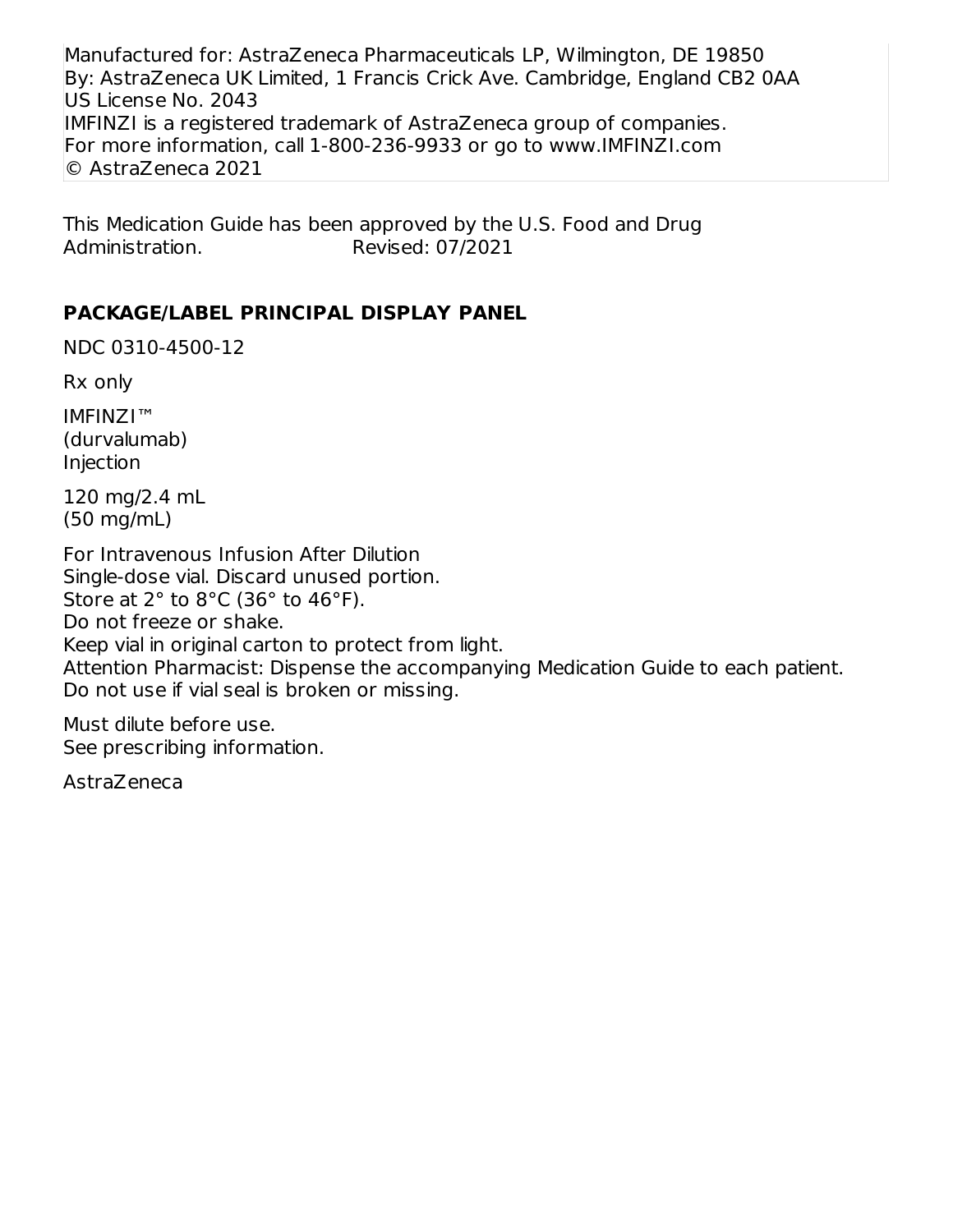

## **PACKAGE/LABEL DISPLAY PANEL**

NDC 0310-4611-50

Rx only

IMFINZI™ (durvalumab) Injection

500 mg/10 mL (50 mg/mL)

For Intravenous Infusion After Dilution Single-dose vial. Discard unused portion. Store at 2° to 8°C (36° to 46°F). Do not freeze or shake. Keep vial in original carton to protect from light. Attention Pharmacist: Dispense the accompanying Medication Guide to each patient. Do not use if vial seal is broken or missing.

Must dilute before use. See prescribing information.

AstraZeneca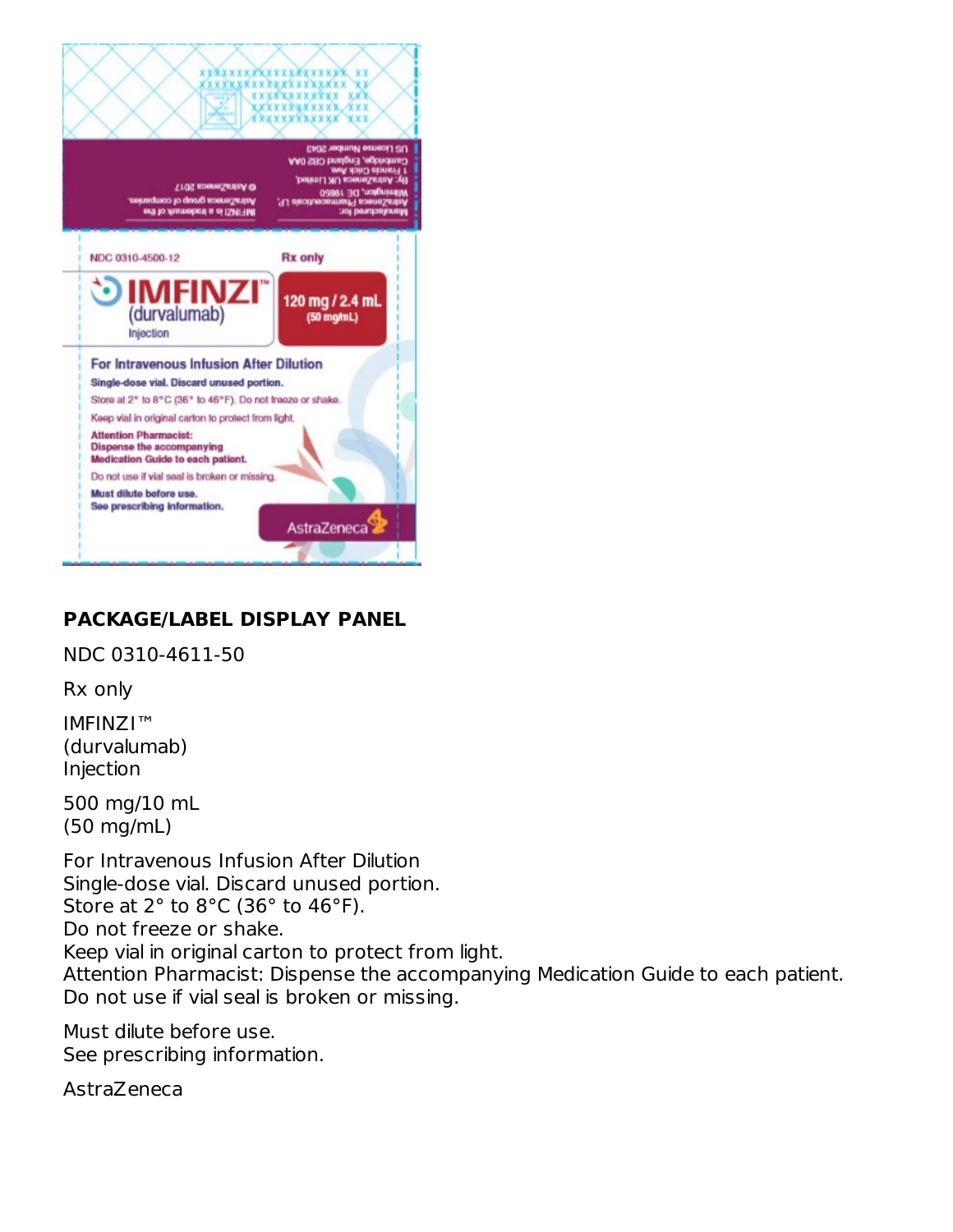

durvalumab injection, solution

| <b>Product Information</b>                                   |                         |                           |                  |
|--------------------------------------------------------------|-------------------------|---------------------------|------------------|
| <b>Product Type</b>                                          | HUMAN PRESCRIPTION DRUG | <b>Item Code (Source)</b> | NDC:0310-4500    |
| <b>Route of Administration</b>                               | <b>INTRAVENOUS</b>      |                           |                  |
|                                                              |                         |                           |                  |
| <b>Active Ingredient/Active Moiety</b>                       |                         |                           |                  |
|                                                              | <b>Ingredient Name</b>  | <b>Basis of Strength</b>  | <b>Strength</b>  |
| DURVALUMAB (UNII: 28X28X90KV) (DURVALUMAB - UNII:28X28X90KV) |                         | <b>DURVALUMAB</b>         | 120 mg in 2.4 mL |
|                                                              |                         |                           |                  |
| <b>Inactive Ingredients</b>                                  |                         |                           |                  |
|                                                              | <b>Ingredient Name</b>  |                           | <b>Strength</b>  |
| <b>HISTIDINE</b> (UNII: 4QD397987E)                          |                         |                           | 4.8 mg in 2.4 mL |
| HISTIDINE MONOHYDROCHLORIDE MONOHYDRATE (UNII: X573657P6P)   |                         |                           | 6.5 mg in 2.4 mL |
| <b>TREHALOSE DIHYDRATE (UNII: 7YIN7J07X4)</b>                |                         |                           | 250 mg in 2.4 mL |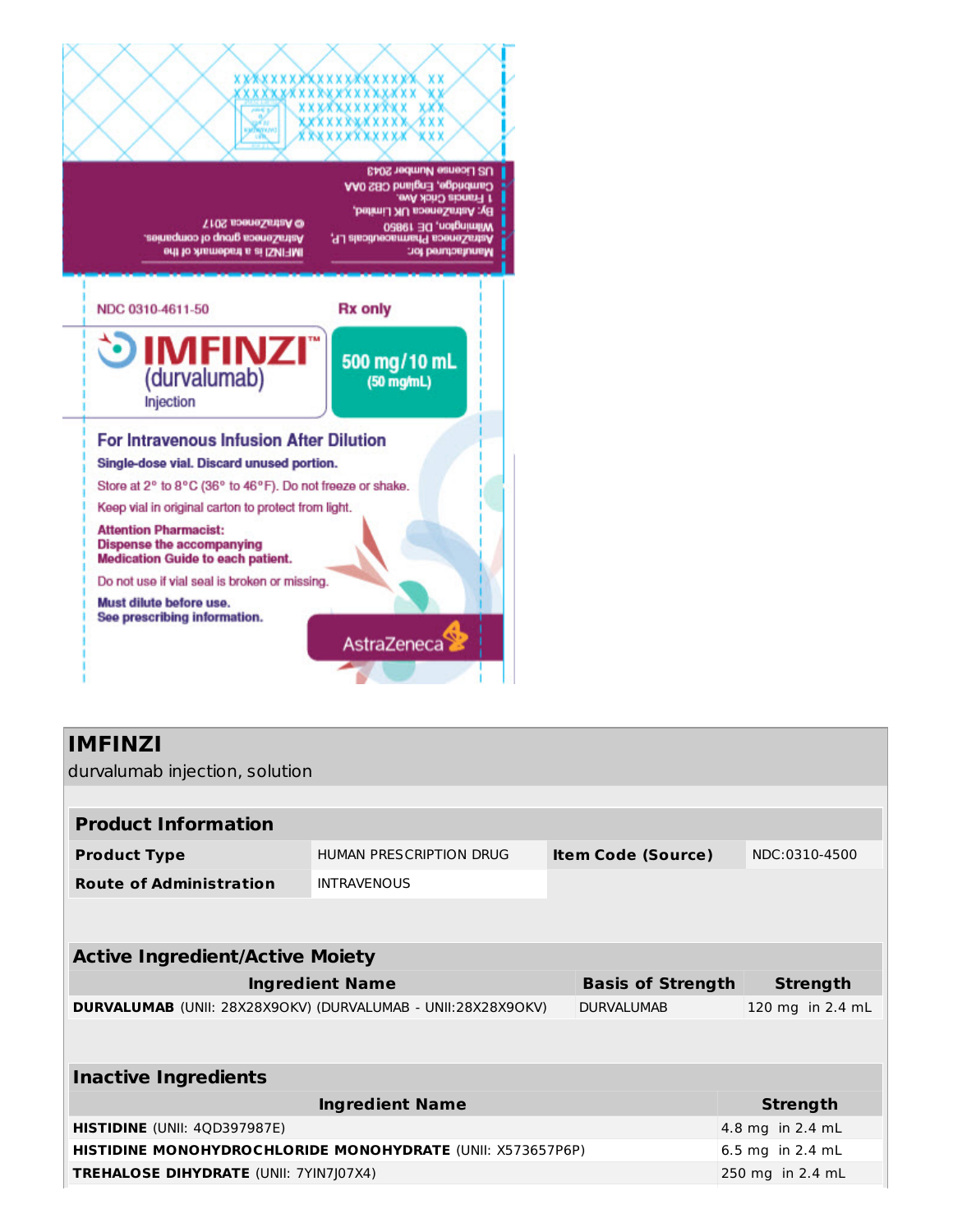# **POLYSORBATE 80** (UNII: 6OZP39ZG8H) 0.5 mg in 2.4 mL

**1**

|              | <b>Packaging</b>             |                                                           |                                       |                                     |  |  |  |  |  |
|--------------|------------------------------|-----------------------------------------------------------|---------------------------------------|-------------------------------------|--|--|--|--|--|
| #            | <b>Item Code</b>             | <b>Package Description</b>                                | <b>Marketing Start</b><br><b>Date</b> | <b>Marketing End</b><br><b>Date</b> |  |  |  |  |  |
|              | NDC:0310-4500-<br>12         | 1 in 1 CARTON                                             | 05/01/2017                            |                                     |  |  |  |  |  |
| $\mathbf{1}$ |                              | 2.4 mL in 1 VIAL; Type 0: Not a Combination<br>Product    |                                       |                                     |  |  |  |  |  |
|              |                              |                                                           |                                       |                                     |  |  |  |  |  |
|              |                              |                                                           |                                       |                                     |  |  |  |  |  |
|              |                              | <b>Marketing Information</b>                              |                                       |                                     |  |  |  |  |  |
|              | <b>Marketing</b><br>Category | <b>Application Number or Monograph</b><br><b>Citation</b> | <b>Marketing Start</b><br>Date        | <b>Marketing End</b><br>Date        |  |  |  |  |  |
| <b>BLA</b>   |                              | BLA761069                                                 | 05/01/2017                            |                                     |  |  |  |  |  |
|              |                              |                                                           |                                       |                                     |  |  |  |  |  |

# **IMFINZI** durvalumab injection, solution **Product Information Product Type** HUMAN PRESCRIPTION DRUG **Item Code (Source)** NDC:0310-4611 **Route of Administration** INTRAVENOUS **Active Ingredient/Active Moiety Ingredient Name Basis of Strength Strength DURVALUMAB** (UNII: 28X28X9OKV) (DURVALUMAB - UNII:28X28X9OKV) DURVALUMAB 500 mg in 10 mL **Inactive Ingredients Ingredient Name Strength HISTIDINE** (UNII: 4QD397987E) 20 mg in 10 mL **HISTIDINE MONOHYDROCHLORIDE MONOHYDRATE** (UNII: X573657P6P) 27 mg in 10 mL **TREHALOSE DIHYDRATE** (UNII: 7YIN7J07X4) 1040 mg in 10 mL **POLYSORBATE 80** (UNII: 6OZP39ZG8H) 2 mg in 10 mL **WATER** (UNII: 059QF0KO0R) **Packaging # Item Code Package Description Marketing Start Date Marketing End Date 1** NDC:0310-4611-50 1 in 1 CARTON 05/01/2017

10 mL in 1 VIAL; Type 0: Not a Combination

Product